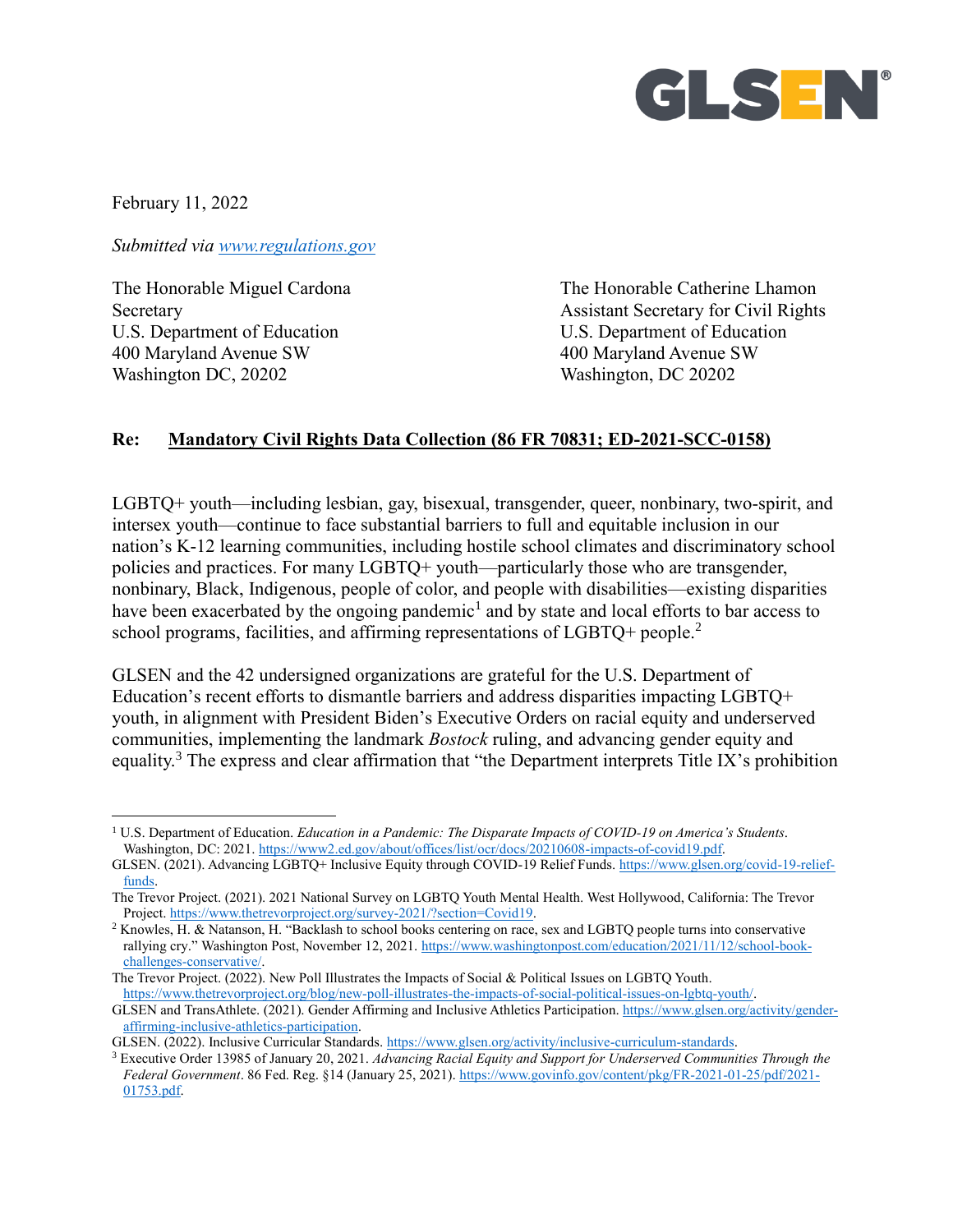on discrimination 'on the basis of sex' to encompass discrimination on the basis of sexual orientation and gender identity,"<sup>4</sup> and the publication of new resources on anti-LGBTQ+ harassment or bullying,<sup>5</sup> supporting transgender students,<sup>6</sup> and supporting intersex students<sup>7</sup> represent meaningful and much-needed steps towards addressing deep-rooted inequities.

We see the Department's renewed commitment to ensuring K-12 education systems are free from victimization and discrimination on the basis of sexual orientation and gender identity in many of the new and revised measures in the 2021-2022 Civil Rights Data Collection (CRDC). We commend the Department for these measures and urge revisions to further improve our understanding of school conditions for LGBTQ+ youth and to strengthen accountability for anti-LGBTQ+ discrimination, harassment, and bullying.

### **Measures Related to Nonbinary Students**

 $\overline{a}$ 

We strongly support the Department's addition of a nonbinary measure for student enrollment records and the disaggregation across all CRDC measures where "sex (membership)"—or simply: gender—is collected for K-12 students. This measure makes it possible for schools and LEAs that collect this data to accurately report it and will help shed light on existing disparities.

GLSEN's national survey research has found that nonbinary students, including those who are transgender, experience more hostile school climates than their lesbian, gay, and bisexual (LGB) peers, as evidenced by higher rates of victimization based on their gender identity, gender expression, and sexual orientation. Roughly three in four nonbinary students reported that they were harassed or bullied in the past year because of their gender expression and more than twothirds reported that they were harassed or bullied because of their sexual orientation.<sup>8</sup> Nonbinary students are more likely to report feeling unsafe at school in the past year because of their gender (77.7% of transgender nonbinary students and 52.4% of all other nonbinary students vs. 8.8% of

Executive Order 13988 of January 20, 2021. *Preventing and Combating Discrimination on the Basis of Gender Identity or Sexual Orientation*. 86 Fed. Reg. §14 (January 25, 2021). [https://www.govinfo.gov/content/pkg/FR-2021-01-25/pdf/2021-01761.pdf.](https://www.govinfo.gov/content/pkg/FR-2021-01-25/pdf/2021-01761.pdf)

Executive Order 14021 of March 8, 2021. *Guaranteeing an Educational Environment Free From Discrimination on the Basis of Sex, Including Sexual Orientation or Gender Identity*. 86 Fed. Reg. §46 (March 11, 2021). [https://www.govinfo.gov/content/pkg/FR-2021-03-11/pdf/2021-05200.pdf.](https://www.govinfo.gov/content/pkg/FR-2021-03-11/pdf/2021-05200.pdf)

<sup>4</sup> U.S. Department of Education, Office of Civil Rights. (2021). *Notice of Interpretation: Enforcement of Title IX of the Education Amendments of 1972 with Respect to Discrimination Based on Sexual Orientation and Gender Identity in Light of Bostock v. Clayton County*. 86 Fed. Reg. 86 no. §117[. https://www.govinfo.gov/content/pkg/FR-2021-06-22/pdf/2021-13058.pdf.](https://www.govinfo.gov/content/pkg/FR-2021-06-22/pdf/2021-13058.pdf)

<sup>5</sup> U.S. Department of Education, Office for Civil Rights and U.S. Department of Justice, Office of Civil Rights. (2021). *Confronting Anti-LGBTQI+ Harassment in Schools: A Resource for Students and Families*. [https://www2.ed.gov/about/offices/list/ocr/docs/ocr-factsheet-tix-202106.pdf.](https://www2.ed.gov/about/offices/list/ocr/docs/ocr-factsheet-tix-202106.pdf)

<sup>6</sup> U.S. Department of Education. (2021). *Supporting Transgender Youth in Schools*. [https://www2.ed.gov/about/offices/list/ocr/docs/ed-factsheet-transgender-202106.pdf.](https://www2.ed.gov/about/offices/list/ocr/docs/ed-factsheet-transgender-202106.pdf)

<sup>7</sup> U.S. Department of Education Office for Civil Rights. (2021). *Supporting Intersex Students: A Resource for Students, Families, and Educators*[. https://www2.ed.gov/about/offices/list/ocr/docs/ocr-factsheet-intersex-202110.pdf.](https://www2.ed.gov/about/offices/list/ocr/docs/ocr-factsheet-intersex-202110.pdf)

<sup>8</sup> 72.8% of trans nonbinary and 68.7% of all other nonbinary students reported victimization based on their gender identity, compared to 36.8% of cisgender LGB students reported the same. 74.8% of trans nonbinary and 75.2% of all other nonbinary students reported victimization based on their gender expression, compared to 39.3% of cisgender LGB students reported the same. 68.4% of trans nonbinary and 76.6% of all other nonbinary students reported victimization based on their sexual orientation, compared to 66.2% of cisgender LGB students reported the same.

See: Kosciw, J. G., Clark, C. M., Truong, N. L., & Zongrone, A. D. (2020). The 2019 National School Climate Survey: The experiences of lesbian, gay, bisexual, transgender, and queer youth in our nation's schools. New York: GLSEN. [https://www.glsen.org/research/2019-national-school-climate-survey.](https://www.glsen.org/research/2019-national-school-climate-survey) (pp. 94. 96, 103).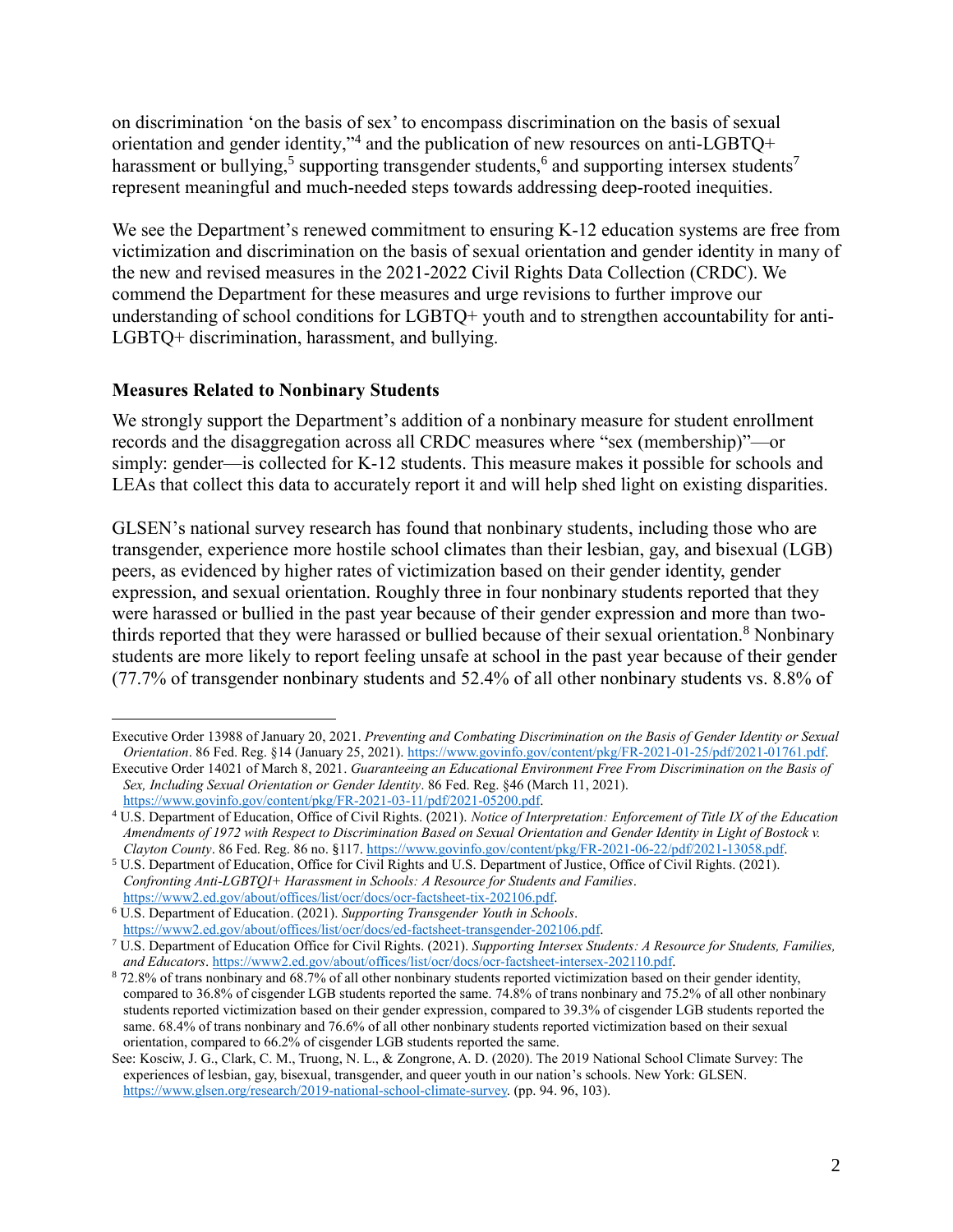cisgender LGB students).<sup>9</sup> Nonbinary students are also more likely to report missing school because they felt unsafe or uncomfortable (37.7% of trans nonbinary students 38.1% of all other nonbinary students vs. 24.9% of cisgender students).<sup>10</sup> Finally, nonbinary students are more likely than their LGB peers to report in-school discipline, with over one-third reporting that they were disciplined in school in the past year (compared to  $28.5\%$  of LGB students).<sup>11</sup>

The absence of a nonbinary reporting option has led to problematic data collection practices. For example, the Department has directed LEAs that use a third nonbinary gender for enrollment records to report nonbinary students "as either male or female… mak[ing] the determination as best it can."<sup>12</sup> Requiring SEAs and LEAs that have a nonbinary option to report students as male or female not only results in the collection of data that is known to be inaccurate, but also creates a burden for LEAs tasked with misgendering nonbinary students.

In addition to including the nonbinary measure in the CRDC, we urge the Department to include this measure on all collections where gender data is collected via student enrollment records, including in the *EDFacts* Submission System (ESS). The ESS provides critical information for evaluating disparities nonbinary students may experience in K-12 education systems, including data on chronic absenteeism and the number of students graduating. Unfortunately, for the 2021- 2022 CRDC, this data will be disaggregated using a binary gender measure even where LEAs have data on nonbinary students.

Finally, because the nonbinary measure will only provide data on a small subset of LGBTQ+ students, we continue to urge the Department to consider facilitating voluntary data collection and encouraging voluntary data reporting inclusive of LGBTQ+ youth while working towards LGBTQ+ inclusive data collection standards and practices that improve accountability while protecting students' privacy.<sup>13</sup>

## *The Department should support implementation through robust technical assistance and guidance.*

We urge the Department to provide robust technical assistance and guidance to support the implementation of the nonbinary measure. Importantly, the Department should clarify that a students' self-identified gender, as represented in student records, is appropriate and

 $\overline{a}$ <sup>9</sup> Kosciw, J.G. et al. (2020). The 2019 National School Climate Survey[. https://www.glsen.org/research/2019-national-school](https://www.glsen.org/research/2019-national-school-climate-survey)[climate-survey.](https://www.glsen.org/research/2019-national-school-climate-survey) (pp. 94-95, 103).

<sup>&</sup>lt;sup>10</sup> Kosciw, J.G. et al. (2020). The 2019 National School Climate Survey[. https://www.glsen.org/research/2019-national-school](https://www.glsen.org/research/2019-national-school-climate-survey)[climate-survey.](https://www.glsen.org/research/2019-national-school-climate-survey) (pp. 94, 98, 103).

<sup>11</sup> Kosciw, J.G. et al. (2020). The 2019 National School Climate Survey[. https://www.glsen.org/research/2019-national-school](https://www.glsen.org/research/2019-national-school-climate-survey)[climate-survey.](https://www.glsen.org/research/2019-national-school-climate-survey) (pp. 97, 101, 104).

<sup>&</sup>lt;sup>12</sup> For example, the Department has directed schools that use a nonbinary gender category to report these students' genders "as either male or female… mak[ing] the determination as best it can." See: GLSEN. (2021). Comment on U.S. Department of Education Agency Information Collection Activities; Comment Request; 21st Century Community Learning Centers Annual Performance Report. 86 Fed. Reg. 133. Available a[t https://www.glsen.org/21st-Century-Community-Learning-Center-](https://www.glsen.org/21st-Century-Community-Learning-Center-LGBTQ-Inclusive-Data)[LGBTQ-Inclusive-Data.](https://www.glsen.org/21st-Century-Community-Learning-Center-LGBTQ-Inclusive-Data) GLSEN's commends the Department for revising this collection to provide an alternative to binary coding for nonbinary students.

<sup>&</sup>lt;sup>13</sup> For example, USED guidance on state and local report cards notes that SEAs and LEAs may use disaggregated data on bullying and harassment targeting LGB students to meet ESSA reporting requirements. See: U.S. Department of Education. (2019). Opportunities and Responsibilities for State and Local Report Cards under the ESEA of 1965, as Amended by the Every Student Succeeds Act[. https://www2.ed.gov/policy/elsec/leg/essa/report-card-guidance-final.pdf.](https://www2.ed.gov/policy/elsec/leg/essa/report-card-guidance-final.pdf)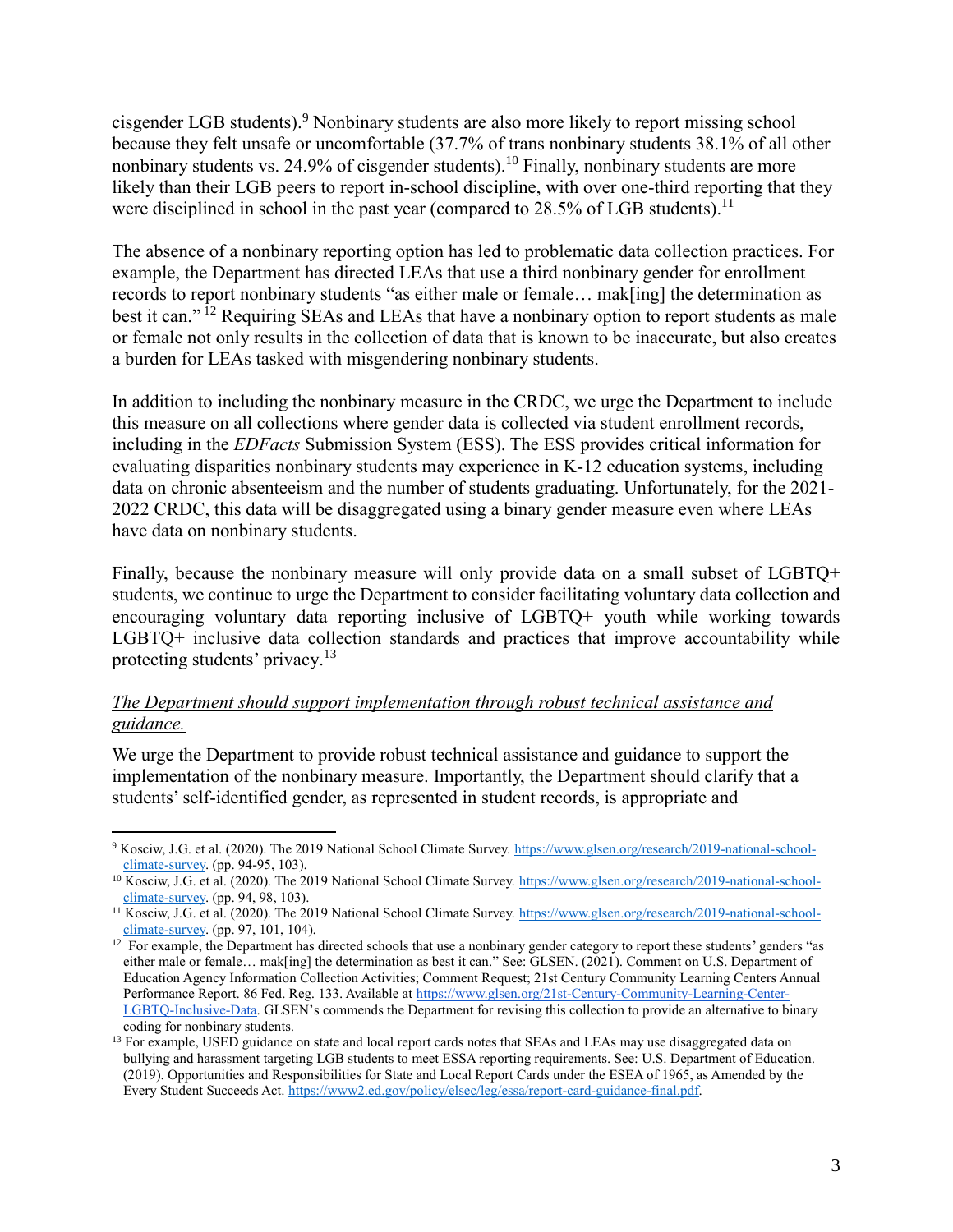recommended for federal reporting of students' "Sex (Membership)" or gender. This means not only that nonbinary students whose enrollment records affirm their gender identity are reported as nonbinary, but also that transgender boys and girls whose student records affirm their gender identities as male and female, respectively, be reported as such.

The Department should also develop broader guidance addressing concerns and common questions that SEAs can use to support LEAs in implementing more inclusive student enrollment records in ways that best support student safety and privacy. For example, nonbinary and transgender students must be informed that their parents have access to their student records so they can make fully informed decisions about correcting their enrollment records.

Additionally, the Department should share best practices that SEAs and LEAs are using to communicate that students may correct their enrollment records to ensure the process is not unnecessarily arduous, $14$  and to maintain separate, confidential records of sensitive information, where required. Finally, the Department can clarify how federal funds can support more inclusive student enrollment records through staff training and other means.<sup>1</sup>

## *The Department should communicate clearly about barriers that underscore the importance of this collection and the need to foster positive, LGBTQ+ inclusive school climates.*

Even among LEAs that use a nonbinary gender category for enrollment records, nonbinary students may be unaware that they can correct their records, and the process to correct records may be unnecessarily arduous. These barriers can—and should—be minimized with genderaffirming school policies and practices<sup>16</sup> and the Department has a role in supporting this work through the dissemination of guidance on inclusive student records, as discussed above.<sup>17</sup> Even so, nonbinary students may not feel safe correcting their records, particularly in cases where they are not out to their family, their family is unsupportive, or they experience a hostile school climate.<sup>18</sup>

The Department must communicate clearly about these and other barriers that will result in underreporting of nonbinary students. These barriers underscore the importance of fostering

 $\overline{a}$ <sup>14</sup> The National Center for Transgender Equality (NCTE) has found that state processes—or lack of processes—for correcting identity records are often intrusive and burdensome. Only 21% of transgender people who have transitioned according reported that they were able to update all of their IDs and records. See: National Center for Transgender Equality. (N.D.) Issues: Identity Documents & Privacy. https://transequality.org/issues/identity-documents-privacy. [https://transequality.org/issues/identity](https://transequality.org/issues/identity-documents-privacy)[documents-privacy.](https://transequality.org/issues/identity-documents-privacy) (Accessed January 25, 2022).

See also: James, S. E., Herman, J. L., Rankin, S., Keisling, M., Mottet, L., & Anafi, M. (2016). The Report of the 2015 U.S. Transgender Survey. Washington, DC: National Center for Transgender Equality. [https://transequality.org/sites/default/files/docs/usts/USTS-Full-Report-Dec17.pdf.](https://transequality.org/sites/default/files/docs/usts/USTS-Full-Report-Dec17.pdf)

<sup>15</sup> Washick, B., Tobin, H. J., Ridings, A., & Juste, T. (2021). States' Use of the Every Student Succeeds Act to Advance LGBTQ+ Equity: Assessment of State Plans and Recommendations. DC: GLSEN[. https://www.glsen.org/essa-implementation.](https://www.glsen.org/essa-implementation) (p. 26).

<sup>16</sup> GLSEN and NCTE. (2020). Model Local Education Agency Policy on Transgender and Nonbinary Students. [https://www.glsen.org/activity/model-local-education-agency-policy-on-transgender-nonbinary-students.](https://www.glsen.org/activity/model-local-education-agency-policy-on-transgender-nonbinary-students)

<sup>&</sup>lt;sup>17</sup> GLSEN. (2021). Letter to the Secretary of Education Re: Recommendations for Advancing Equity Inclusive of LGBTQ+ Equity under the Every Student Succeeds Act (ESSA) and ARP ESSER. Available at [https://www.glsen.org/essa](https://www.glsen.org/essa-implementation)[implementation.](https://www.glsen.org/essa-implementation)

<sup>18</sup> Allen, B. J., Andert, B., Botsford, J., Budge, S. L., & Rehm, J. L. (2020). At the Margins: Comparing School Experiences of Nonbinary and Binary-Identified Transgender Youth. The Journal of school health, 90(5), 358–367. [https://doi.org/10.1111/josh.12882.](https://doi.org/10.1111/josh.12882)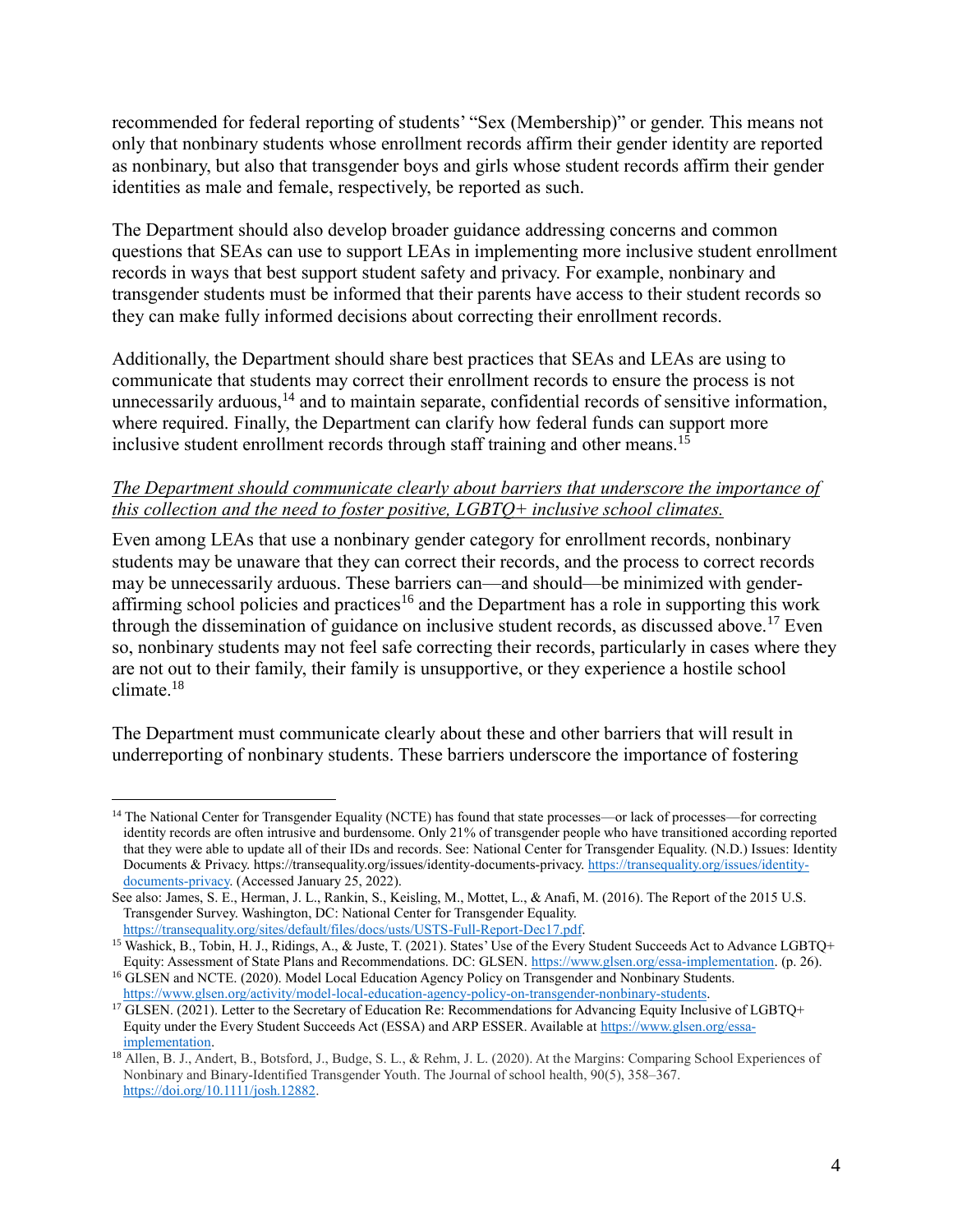positive, LGBTQ+ inclusive school climates and improving our understanding of school conditions for nonbinary and all LGBTQ+ students.

## *The Department should disaggregate data on teachers by race and sex (membership), including nonbinary where available.*

Nonbinary people represent  $11\%$  of the adult LGBTQ+ population.<sup>19</sup> While all educators can create supportive learning environments for LGBTQ+ students, research indicates that LGBTQ+ educators are more likely than their non-LGBTQ+ peers to engage in LGBTQ-inclusive and affirming practices. For example, a national survey of secondary school teachers found that LGBTQ+ educators were more than twice as likely to include the stories or contributions of LGBTQ+ people in their curriculum (31.5% vs. 14% for non-LGBTQ+ teachers). LGBTQ+ teachers were also nearly three times as likely to educate other staff or advocate for staff training about LGBTQ+ issues (25.2% vs. 8.9%) and to advocate for LGBTQ+ inclusive school or district policies  $(21.7\% \text{ vs. } 7.8\%).^{20}$ 

It is important to identify where there are inequities in teacher diversity and representation in schools, particularly as our country's student population becomes more diverse. We appreciate the restoration of the count of teachers employed at the school level during the current school year (Data Group 1003, p. A2-108), however, we ask the Department to revise this measure to enable schools to report data on educators who are nonbinary by adding "or Sex (Membership)- Expanded" after "Sex (Membership)."

We continue to urge the Department to provide additional measures on other Department collections where educators may choose to self-report their sexual orientation and gender identity.

# *The Department should publish data on nonbinary students at the state level data where privacy prevents publishing data at the district and school level.*

Maintaining student privacy is essential. Where privacy concerns prevent the Department from publishing data on nonbinary students and educators at the district level, the Department should publish state-level data.

# *Directed Question 3.1: Have LEAs collected data using a third nonbinary sex category?*

We do not have comprehensive data showing the scope of adoption and implementation of a nonbinary gender category for student enrollment records by LEAs and, even at the state level, the picture is incomplete. The Department notes that SEAs in California, Connecticut, the District of Columbia, Illinois, Maryland, Massachusetts, New Jersey, New Mexico, Oregon, Utah, and Virginia allow for the reporting of three gender categories. Pennsylvania's and Washington's SEAs also enable nonbinary students to affirm their gender identity in their student

 $\overline{a}$ <sup>19</sup> Williams Institute. (2021). Nonbinary LGBTQ Adults in the United States[. https://williamsinstitute.law.ucla.edu/wp](https://williamsinstitute.law.ucla.edu/wp-content/uploads/Nonbinary-LGBTQ-Adults-Jun-2021.pdf)[content/uploads/Nonbinary-LGBTQ-Adults-Jun-2021.pdf.](https://williamsinstitute.law.ucla.edu/wp-content/uploads/Nonbinary-LGBTQ-Adults-Jun-2021.pdf) (Accessed January 25, 2022).

<sup>&</sup>lt;sup>20</sup> GLSEN. (2020). Supporting LGBTQ Students by Protecting LGBTQ Teachers. New York: GLSEN. [https://www.glsen.org/research/lgbtq-supportive-teaching.](https://www.glsen.org/research/lgbtq-supportive-teaching)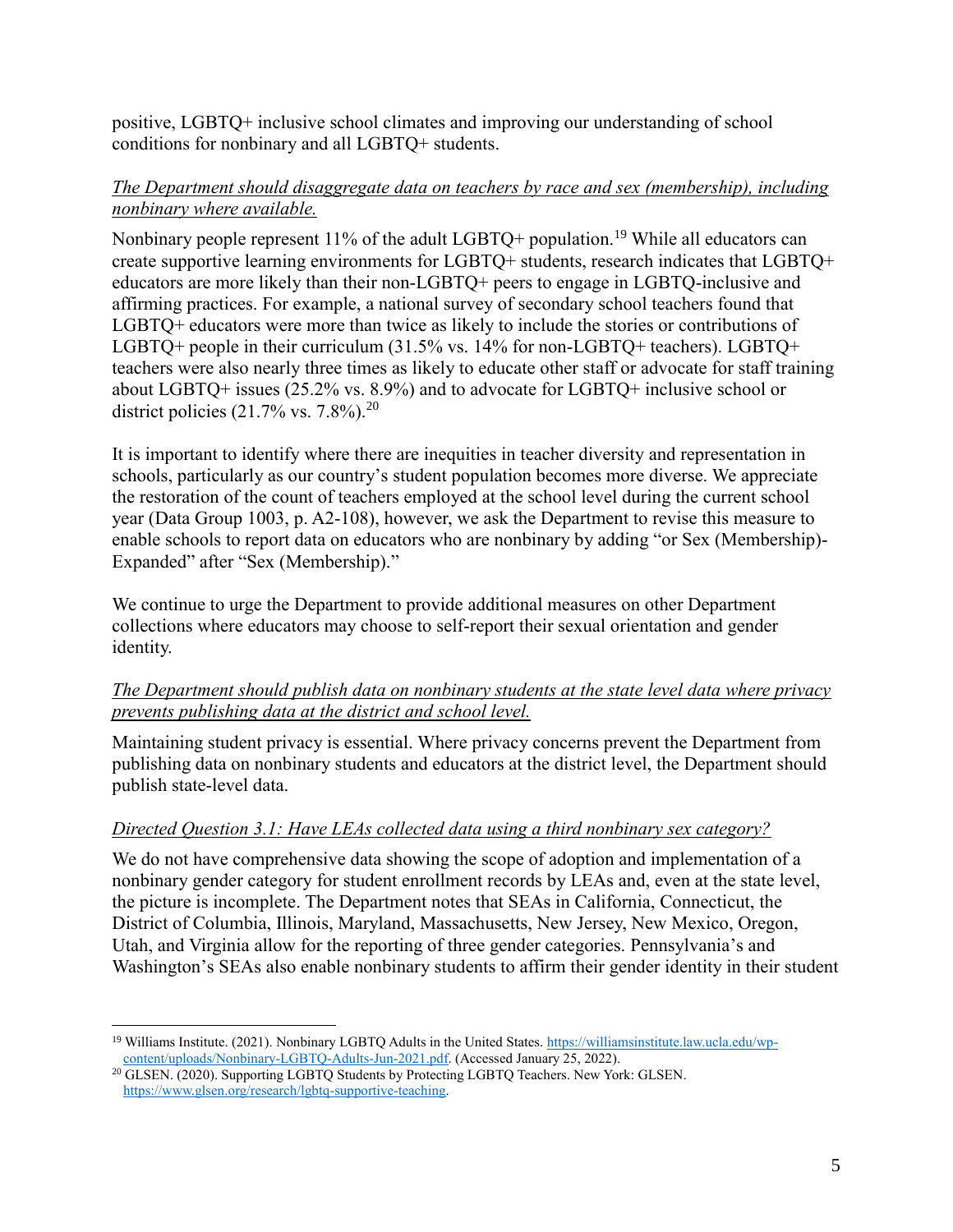records.<sup>21</sup> One benefit of the Department's new measure is greater clarity regarding the availability of a nonbinary gender category as schools and LEAs respond to Directional Indicator 22, which asks if a school or LEA classified any of its students as nonbinary in its enrollment records (p. A4-23).

## *Directed Question 3.2: What, if any obstacles have LEAs faced in collecting such data?*

Our review of this and related student records issues suggests LEAs need guidance, best practices, model policies, and technical assistance to support the implementation of more inclusive student enrollment records.<sup>22</sup> In many cases, LEAs need new or updated student information systems because gender has been built into their software as a binary value, and sometimes also a non-changeable value.<sup>23</sup> Updating a student information system to be more inclusive requires money and time, including staff time for training and policy development that addresses questions that impact student privacy, such as the level of access restriction needed for data on students' genders, and the process for correcting a student's gender. See above (pp. 3-4) for our discussion of how the Department can provide technical assistance and guidance, including on authorized uses of federal funds, to assist SEAs in supporting LEAs implementing more inclusive student enrollment records.

Until the Department adds this nonbinary gender category to all collections where gender data is collected via student enrollment records, LEAs that have implemented more inclusive student enrollment records will continue to face the obstacle of adhering to federal reporting requirements that require reporting only binary genders.

### *Directed Question 3.3: What, if any, changes should OCR make to the proposed definition for nonbinary?*

We recommend that the Department revise its proposed definition to clarify that nonbinary gender may be indicated by an X gender marker. SEAs like Washington and other states agencies, including departments of motor vehicles and vital records, have adopted an "X" for

<sup>21</sup> Pennsylvania Information Management System. (2021). *User Manual, Vol. 1*. Available at [https://www.education.pa.gov/DataAndReporting/PIMS/ManualsCalendar/Pages/default.aspx.](https://www.education.pa.gov/DataAndReporting/PIMS/ManualsCalendar/Pages/default.aspx)

Washington Office of Superintendent of Public Education. (2020). *Comprehensive Education Data and Research System (CEDARS) Data Manual*[. https://www.k12.wa.us/sites/default/files/public/cedars/pubdocs/2019-20CEDARSDataManual.pdf.](https://www.k12.wa.us/sites/default/files/public/cedars/pubdocs/2019-20CEDARSDataManual.pdf)

Washington Office of Superintendent of Public Education. (2020). *Title I, Part A Program Guide Tools and Tips for Title I, Part A Directors*.

[https://www.k12.wa.us/sites/default/files/public/titlei/pubdocs/documents/TitleI%20Guide%202020\\_2021%20MASTER%20A](https://www.k12.wa.us/sites/default/files/public/titlei/pubdocs/documents/TitleI%20Guide%202020_2021%20MASTER%20ADA.pdf) [DA.pdf.](https://www.k12.wa.us/sites/default/files/public/titlei/pubdocs/documents/TitleI%20Guide%202020_2021%20MASTER%20ADA.pdf)

<sup>&</sup>lt;sup>22</sup> GLSEN. (2021). Letter to Secretary of Education re: Recommendations for Advancing Equity Inclusive of LGBTQ+ Equity under the Every Student Succeeds Act (ESSA) and ARP ESSER[. https://www.glsen.org/sites/default/files/2021-10/GLSEN-](https://www.glsen.org/sites/default/files/2021-10/GLSEN-Federal-ESSA-and-ARP-ESSER-Recommendations.pdf)[Federal-ESSA-and-ARP-ESSER-Recommendations.pdf.](https://www.glsen.org/sites/default/files/2021-10/GLSEN-Federal-ESSA-and-ARP-ESSER-Recommendations.pdf) (p. 5).

Washick, B. et al. (2021). States' Use of the Every Student Succeeds Act to Advance LGBTO+ Equity: Assessment of State Plans and Recommendations. DC: GLSEN[. https://www.glsen.org/essa-implementation.](https://www.glsen.org/essa-implementation) (p. 26).

<sup>&</sup>lt;sup>23</sup> Herold, B. "Students Embrace a Wide Range of Gender Identities. Most School Data Systems Don't." EdWeek, January 4, 2022. [https://www.edweek.org/leadership/students-are-embracing-a-wide-range-of-gender-identities-most-school-data-systems](https://www.edweek.org/leadership/students-are-embracing-a-wide-range-of-gender-identities-most-school-data-systems-dont/2022/01)[dont/2022/01.](https://www.edweek.org/leadership/students-are-embracing-a-wide-range-of-gender-identities-most-school-data-systems-dont/2022/01)

Washick, B. et al. (2021). States' Use of the Every Student Succeeds Act to Advance LGBTQ+ Equity: Assessment of State Plans and Recommendations. DC: GLSEN[. https://www.glsen.org/essa-implementation.](https://www.glsen.org/essa-implementation) (p. 26).

Thank you to the Illinois SOGI Data Working Group and particularly Alison Stanton for insights into the technological challenges facing LEAs that are implementing more inclusive student information systems.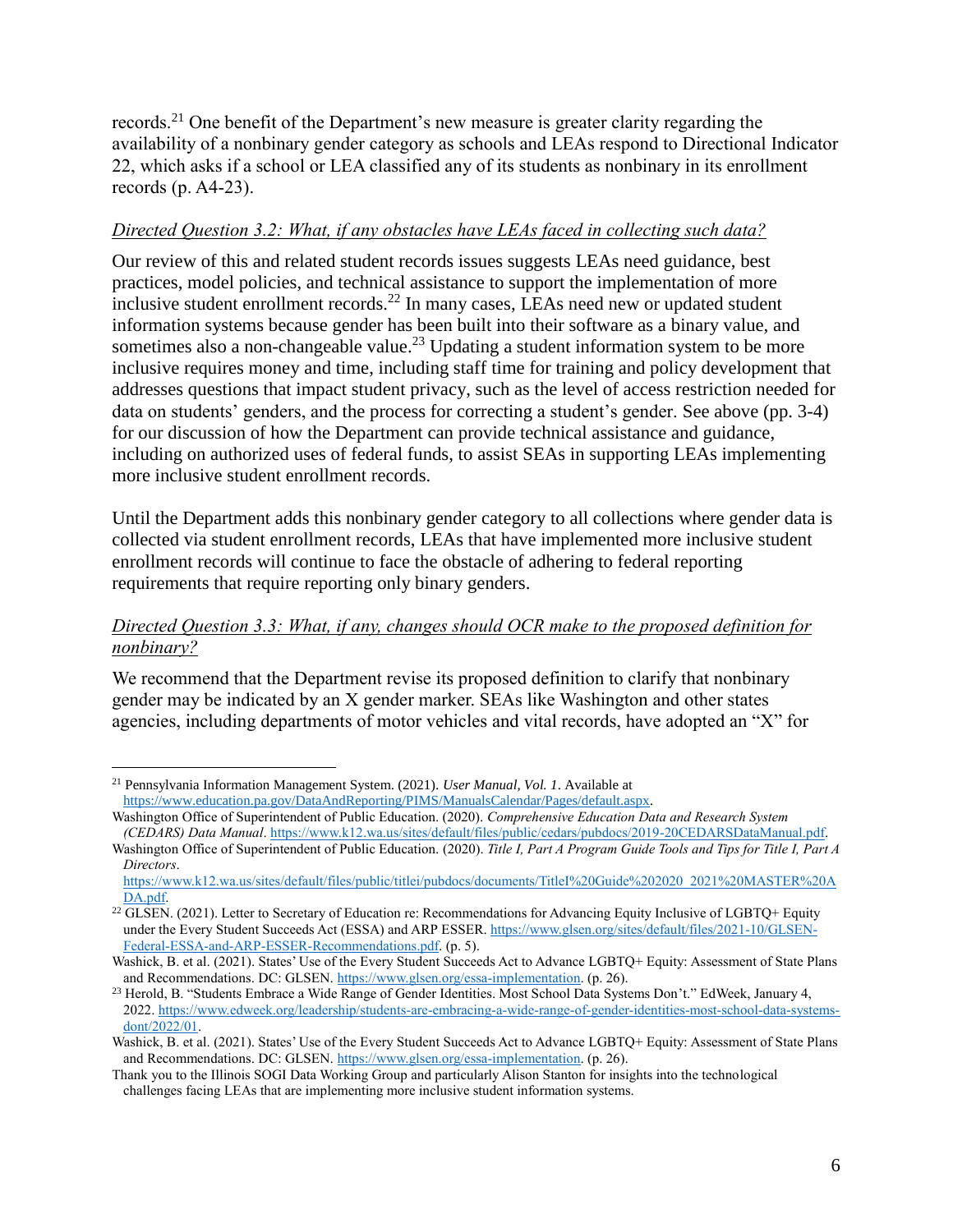those who do not identify as exclusively male or female.<sup>24</sup> Additionally, technical assistance should include a list of all known ways by which schools are coding nonbinary gender in their student information systems.

We also note that the Department's definition of the new measure, "Sex (Membership)— Expanded" is identical to that provided for the binary measure of gender—"Sex (Membership"). The measure definition should be revised to read "An indication that students are female, male, or nonbinary" (p. A3-37).

# **Measures Related to Harassment or Bullying on the Basis of Sexual Orientation and Gender Identity**

LGTBQ+ youth experience higher rates of harassment and bullying than their non-LGBTQ+ peers.<sup>25</sup> GLSEN's National School Climate Survey found more than 8 in 10 LGBTQ+ secondary students were verbally harassed because of their sexual orientation, gender expression, or gender identity in the past year, and over a third reported that they were verbally harassed often or frequently.<sup>26</sup> More than one in three LGBTQ+ students were physically harassed, and one in seven were physically assaulted because of their sexual orientation, gender expression, or gender.<sup>27</sup>

Transgender and nonbinary students experience more hostile school climates than their cisgender LGB peers.<sup>28</sup> Transgender students experienced the most hostile school climates, with the overwhelming majority reporting victimization based on their gender identity and gender expression.<sup>29</sup>

Students who hold multiple marginalized identities commonly report victimization across these identities. At least two in five LGBTQ+ youth who are Black, Indigenous, and people of color

 $^{24}$  21 states and DC allows residents to mark M, F, or X on their driver's license and 15 states and DC allow residents to mark M, F, or X on their birth certificates. See: Movement Advancement Project. (2021). Equality Maps: Identity Document Laws and Policies[. https://www.lgbtmap.org/equality-maps/identity\\_document\\_laws](https://www.lgbtmap.org/equality-maps/identity_document_laws) (Accessed January 25, 2022).

<sup>25</sup> Johns, M. M., Lowry, R., Haderxhanaj, L. T., Rasberry, C. N., Robin, L., Scales, L., Stone, D., & Suarez, N. A. (2020). Trends in Violence Victimization and Suicide Risk by Sexual Identity Among High School Students - Youth Risk Behavior Survey, United States, 2015-2019. MMWR supplements, 69(1), 19–27.

[https://www.cdc.gov/mmwr/volumes/69/su/su6901a3.htm?s\\_cid=su6901a3\\_w.](https://www.cdc.gov/mmwr/volumes/69/su/su6901a3.htm?s_cid=su6901a3_w)

 $^{26}$  81.0% of LGBTQ+ youth reported being verbally harassed because of their sexual orientation, gender identity, or gender expression; 35.1% reported they were verbally harassed often or frequently. See: Kosciw, J.G. et al. (2020). The 2019 National School Climate Survey[. https://www.glsen.org/research/2019-national-school-climate-survey.](https://www.glsen.org/research/2019-national-school-climate-survey) (p. 28).

<sup>27</sup> 34.2% of LGBTQ+ students reported being physically harassed (e.g., shoved or pushed) and 14.8% reported being physically assaulted in the past year. See: Kosciw, J.G. et al. (2020). The 2019 National School Climate Survey. [https://www.glsen.org/research/2019-national-school-climate-survey.](https://www.glsen.org/research/2019-national-school-climate-survey) (p. 28).

<sup>28</sup> Kosciw, J.G. et al. (2020). The 2019 National School Climate Survey[. https://www.glsen.org/research/2019-national-school](https://www.glsen.org/research/2019-national-school-climate-survey)[climate-survey.](https://www.glsen.org/research/2019-national-school-climate-survey) (94-104).

 $29\overline{83.3\%}$  of transgender students reported victimization based on their gender identity (compared to 36.8% of cisgender LGB and 52.0% of nonbinary, non-transgender LGB youth). 82.1% of transgender students reported victimization based on their gender expression (compared to 39.3% of cisgender LGB and 75.2% of nonbinary, non-transgender LGB youth). See: Kosciw, J.G. et al. (2020). The 2019 National School Climate Survey[. https://www.glsen.org/research/2019-national-school-climate-survey.](https://www.glsen.org/research/2019-national-school-climate-survey)  (pp. 94, 96).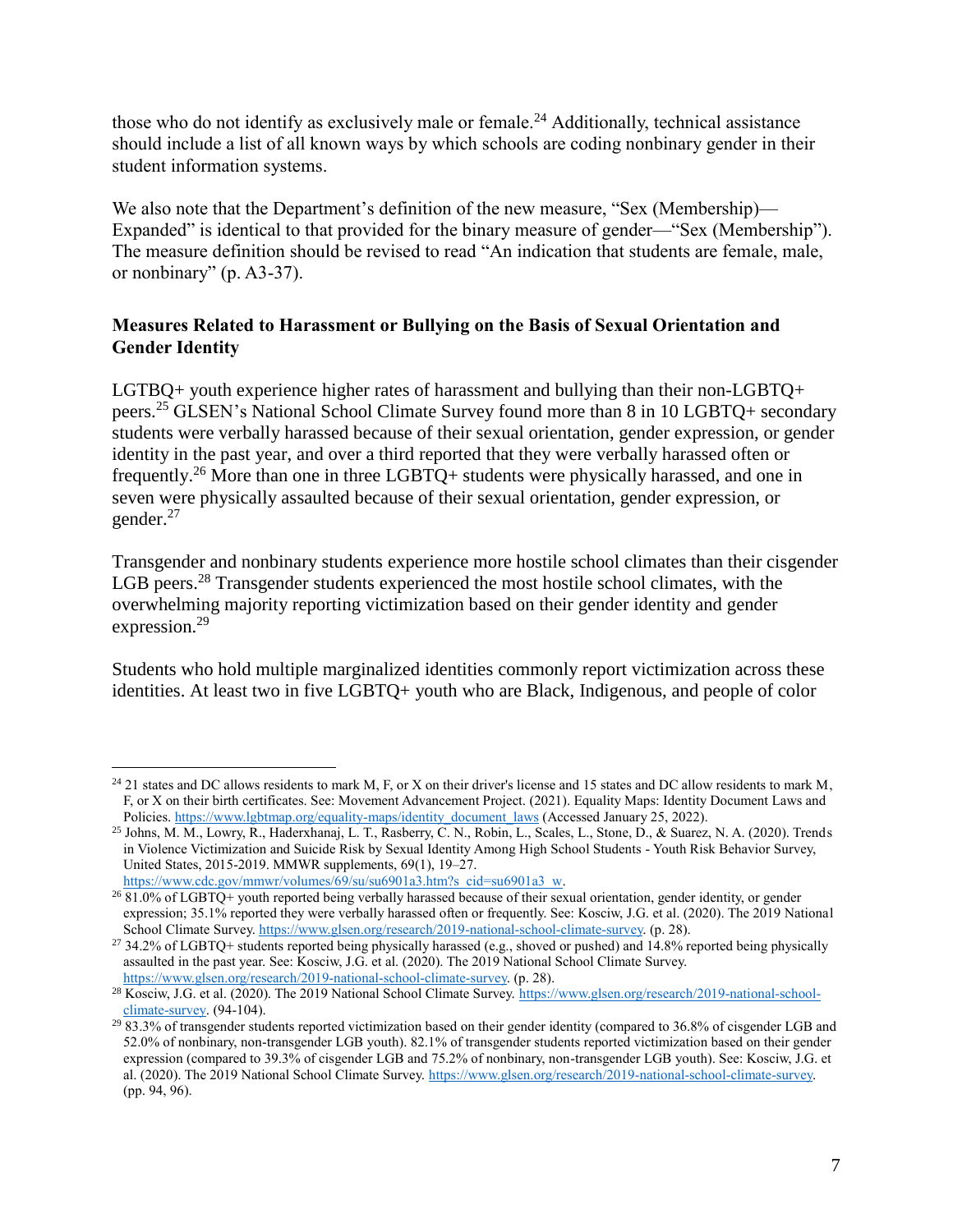(BIPOC) report bullying based on both their sexual orientation and their race.<sup>30</sup> Similarly, LGBTQ+ students who are people with disabilities experience higher levels of bullying and harassment because of their actual or perceived disability in addition to victimization based on their sexual orientation, gender identity, and gender expression.<sup>31</sup>

Recent studies suggest that the harm of bias-motivated harassment and bullying is especially severe.<sup>32</sup> GLSEN's National School Climate Surveys have consistently found an association between victimization on the basis of sexual orientation, gender identity, or gender expression, and a range of adverse educational outcomes, including increased absences, lower GPAs, and a decreased likelihood of pursuing post-secondary education.<sup>33</sup> Anti-LGBTQ+ harassment and bullying are also associated with lower self-esteem and higher levels of depression.<sup>34</sup> LGBTO+ youth of color who experience both racist and anti-LGBTQ+ victimization were most likely to skip school due to feeling unsafe, report the lowest levels of school belonging, and experience the highest levels of depression, compared to those who experience one or neither form of victimization.<sup>35</sup>

We therefore strongly support the continued inclusion of a measure of allegations of bullying or harassment based on sexual orientation and the introduction of a new measure of allegations of

 $30\,40.0\%$  of both Black and Asian American/Pacific Islander students, 41.2% of Indigenous students, and 41.6% of Latinx students reported bullying based on both their sexual orientation and their race. See: Truong, N. L., Zongrone, A. D., & Kosciw, J. G. (2020). Erasure and resilience: The experiences of LGBTQ students of color, Asian American and Pacific Islander LGBTQ youth in U.S. Schools. New York: GLSEN[. https://www.glsen.org/research/aapi-lgbtq-students.](https://www.glsen.org/research/aapi-lgbtq-students) (p. 17).

Truong, N. L., Zongrone, A. D., & Kosciw, J. G. (2020). Erasure and resilience: The experiences of LGBTQ students of color, Black LGBTQ youth in U.S. Schools. New York: GLSEN[. https://www.glsen.org/research/black-lgbtq-students.](https://www.glsen.org/research/black-lgbtq-students) (p. 16).

Zongrone, A. D., Truong, N. L., & Kosciw, J. G. (2020). Erasure and resilience: The experiences of LGBTQ students of color, Latinx LGBTQ youth in U.S. Schools. New York: GLSEN. [https://www.glsen.org/research/latinx-lgbtq-students.](https://www.glsen.org/research/latinx-lgbtq-students) (p. 17).

Zongrone, A. D., Truong, N. L., & Kosciw, J. G. (2020). Erasure and resilience: The experiences of LGBTQ students of color, Native and Indigenous LGBTQ youth in U.S. Schools. New York: GLSEN. [https://www.glsen.org/research/native-and](https://www.glsen.org/research/native-and-indigenous-lgbtq-students)[indigenous-lgbtq-students.](https://www.glsen.org/research/native-and-indigenous-lgbtq-students) (p. 18).

<sup>&</sup>lt;sup>31</sup> 38.9% of LGBTQ+ students with disabilities were bullied or harassed because they had a disability or because people thought they had a disability (compared to 20.9% of LGBTQ+ young people who are not students with disabilities. See: Kosciw, J.G. et al. (2020). The 2019 National School Climate Survey[. https://www.glsen.org/research/2019-national-school-climate-survey.](https://www.glsen.org/research/2019-national-school-climate-survey)  (pp. 90-91).

<sup>&</sup>lt;sup>32</sup> Russell, S.T., Sinclair, K.O., Poteat, V.P., & Koenig, B.W. (2012). Adolescent health and harassment based on discriminatory bias. American Journal of Public Health, 102(3): 493–495.

Birkett, M., Newcomb, M.E., & Mustanski, B. (2015). Does it get better? A longitudinal analysis of psychological distress and victimization in lesbian, gay, bisexual, transgender, and questioning youth. Journal of Adolescent Health, 56(3):280–285.

<sup>&</sup>lt;sup>33</sup> Kosciw, J.G. et al. (2020). The 2019 National School Climate Survey[. https://www.glsen.org/research/2019-national-school](https://www.glsen.org/research/2019-national-school-climate-survey)[climate-survey.](https://www.glsen.org/research/2019-national-school-climate-survey) (pp. 46-54.)

<sup>&</sup>lt;sup>34</sup> Kosciw, J.G. et al. (2020). The 2019 National School Climate Survey[. https://www.glsen.org/research/2019-national-school](https://www.glsen.org/research/2019-national-school-climate-survey)[climate-survey.](https://www.glsen.org/research/2019-national-school-climate-survey) (pp. 46-54.)

The impact of harassment and bullying on LGBTQ+ youth mental health is particularly alarming. In a survey of LGBTQ+ youth aged 13-17, the Trevor Project found that nearly half (48%) had seriously considered attempting suicide in the past year and 1 in 5 (20%) reported attempting suicide. See: The Trevor Project. (2021). 2021 National Survey on LGBTQ Youth Mental Health. West Hollywood, California: The Trevor Project. [https://www.thetrevorproject.org/survey-2021/.](https://www.thetrevorproject.org/survey-2021/)

<sup>&</sup>lt;sup>35</sup> Truong et al. (2020). Erasure and resilience: The experiences Asian American and Pacific Islander LGBTQ youth in U.S. Schools[. https://www.glsen.org/research/aapi-lgbtq-students.](https://www.glsen.org/research/aapi-lgbtq-students) 

Truong et al. (2020). Erasure and resilience: The experiences of Black LGBTQ youth in U.S. Schools. [https://www.glsen.org/research/black-lgbtq-students.](https://www.glsen.org/research/black-lgbtq-students)

Zongrone et al. (2020). Erasure and resilience: The experiences of Latinx LGBTQ youth in U.S. Schools. [https://www.glsen.org/research/latinx-lgbtq-students.](https://www.glsen.org/research/latinx-lgbtq-students)

Zongrone et al. (2020). Erasure and resilience: The experiences of Native and Indigenous LGBTQ youth in U.S. Schools. [https://www.glsen.org/research/native-and-indigenous-lgbtq-students.](https://www.glsen.org/research/native-and-indigenous-lgbtq-students)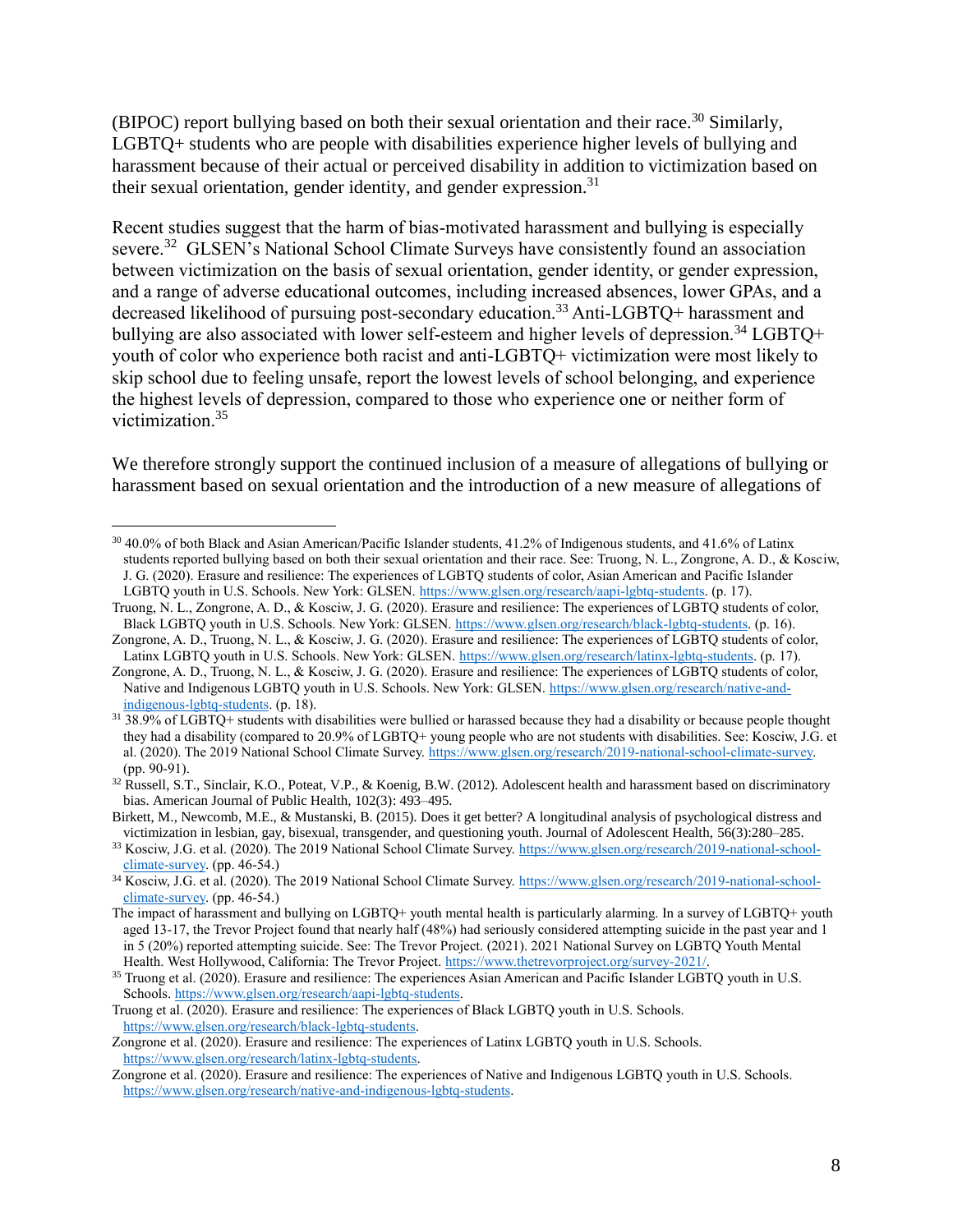bullying or harassment based on gender identity (Data Group 933). We do however urge the Department to revise the proposed definitions of harassment or bullying on the basis of sexual orientation and gender identity to further strengthen both.

## *The Department should define harassment or bullying to encompass associational harassment or bullying.*

Students experience harassment or bullying because of the actual or perceived sex (including sexual orientation and gender identity) of an individual or individuals that they are associated with, particularly family members. In a survey of students with an LGBTQ+ parent or parents, more than two in five (42%) reported that they had been verbally harassed at school in the past year because a parent is LGBTQ+ and more than one in ten (12%) reported being physically harassed or assaulted because a parent is  $LGBTO+.$ <sup>36</sup>

While having an LGBTQ+ parent may be associated with an increased likelihood of a student being harassed or bullied because of their own actual or perceived sex (including sexual orientation, gender identity, and gender expression), these forms of sex-based harassment or bullying are distinct. Among students who have an LGBTQ+ parent, 37% reported being verbally harassed because of their actual or perceived sexual orientation. Over half of these students reported being verbally harassed *both* because a parent is LGBTQ+ and because of their sexual orientation, while the remainder reported being verbally harassed only based on their actual or perceived sexual orientation.<sup>37</sup> Nearly one-fifth (19%) of students with an LGBTQ+ parent reported that they were verbally harassed because their parent is LGBTQ+, but not because of their actual or perceived sexual orientation.<sup>38</sup>

Associational harassment or bullying is not limited to harassment or bullying on the basis of sexual orientation or gender identity. We therefore recommend that the Department revise all definitions of harassment or bullying on the basis of civil rights categories to clarify that they include associational bullying.

## *The Department should clarify that harassment or bullying based on sexual orientations or gender identities that are not enumerated are nonetheless included.*

LGBTQ+ youth who are two-spirit, agender, asexual, pansexual, queer, and otherwise identified experience harassment and bullying because of their LGBTQ+ identities. For example, GLSEN's National School Climate Survey found that 75.9% of LGBTQ+ students who identify as pansexual and 66.5% who identify as queer reported experiencing victimization based on their

 $\overline{a}$ <sup>36</sup> Kosciw, J. G. and Diaz, E. M. (2008). Involved, Invisible, Ignored: The Experiences of Lesbian, Gay, Bisexual and Transgender Parents and Their Children in Our Nation's K–12 Schools. New York: GLSEN. [https://www.glsen.org/research/involved-invisible-ignored-lgbtq-parents-and-their-children.](https://www.glsen.org/research/involved-invisible-ignored-lgbtq-parents-and-their-children) (pp.52, 56).

 $37\frac{121}{6}$  of students reported being harassed both because of their actual or perceived sexual orientation and because a parent is LGBTQ+, representing 57% of students with an LGBTQ+ parent who reported verbal harassment because of their sexual orientation. 17% of students reported being harassed only because of their actual or perceived sexual orientation, representing 45.9% of students with an LGBTQ+ parent who reported verbal harassment because of their sexual orientation. See: Kosciw, J.G. et al. (2008). Involved, Invisible, Ignored. [https://www.glsen.org/research/involved-invisible-ignored-lgbtq-parents-and](https://www.glsen.org/research/involved-invisible-ignored-lgbtq-parents-and-their-children)[their-children.](https://www.glsen.org/research/involved-invisible-ignored-lgbtq-parents-and-their-children) (pp.52, 54).

Kosciw, J.G. et al. (2008). Involved, Invisible, Ignored. [https://www.glsen.org/research/involved-invisible-ignored-lgbtq-parents](https://www.glsen.org/research/involved-invisible-ignored-lgbtq-parents-and-their-children)[and-their-children.](https://www.glsen.org/research/involved-invisible-ignored-lgbtq-parents-and-their-children) (p.54).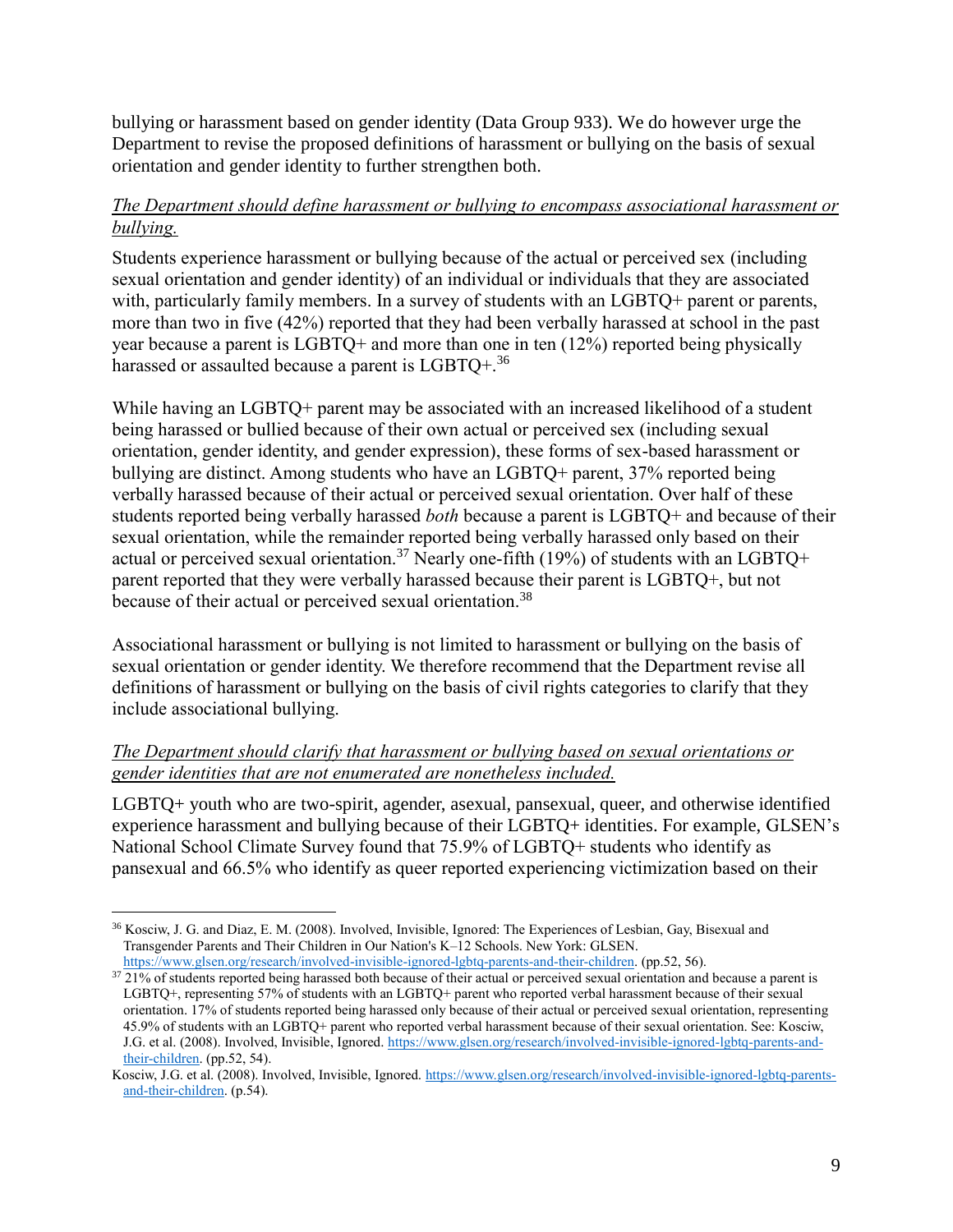sexual orientation.<sup>39</sup> We urge the Department to revise its proposed definitions to clarify that sexual orientations and gender identities that are not enumerated are nonetheless included.

We recommend the following amendments (underlined) to the Department's proposed definitions of harassment or bullying on the basis of sexual orientation and gender identity:

Harassment or bullying on the basis of sexual orientation – Sexual orientation harassment or bullying refers to harmful conduct based on actual or perceived sexual orientation (including, but not limited to, harassment because a student identifies as or is perceived to be gay, lesbian, bisexual, heterosexual, or asexual). Harassment or bullying of an individual because of the actual or perceived sexual orientation of another person the individual is associated with constitutes harassment or bullying on the basis of sexual orientation. Harassment or bullying may take many forms, including verbal acts and name-calling; graphic and written statements, which may include use of cell phones or the Internet; or other conduct that is physically threatening, harmful, or humiliating. Harassment or bullying includes conduct carried out by school employees, other students, or third parties.

Harassment or bullying on the basis of gender identity – Gender identity harassment or bullying refers to harmful conduct based on actual or perceived gender identity (including, but not limited to, harassment because a student identifies as or is perceived to be transgender, cisgender, or nonbinary). Harassment or bullying of an individual because of the actual or perceived gender identity of another person the individual is associated with constitutes harassment or bullying on the basis of gender identity. Harassment or bullying may take many forms, including verbal acts and name‐calling; graphic and written statements, which may include use of cell phones or the Internet; or other conduct that may be physically threatening, harmful, or humiliating. Harassment or bullying includes conduct carried out by school employees, other students, or third parties.

### *The Department should separately collect data on students subjected to, and disciplined for, harassment or bullying on the basis of sexual orientation and on the basis of gender identity.*

Currently, the Department proposes to separately collect data on allegations of harassment or bullying on the basis of sexual orientation and on the basis of gender identity, but omits separate collections of LGBTQ+ based harassment or bullying from its measures of the number of students who subjected to, or were disciplined for, these forms of harassment or bullying (Data Groups 934 and 935).

The CRDC is a critical source of data on disparities that may indicate discriminatory school practices. CDC data confirms that LGBTQ+ students experience harassment and bullying at disproportionate rates.<sup>40</sup> GLSEN's National School Climate Survey research indicates that school practices play a role in fostering school climates hostile to LGBTQ+ students through the

 $\overline{a}$ <sup>39</sup> Kosciw, J.G. et al. (2020). The 2019 National School Climate Survey[. https://www.glsen.org/research/2019-national-school](https://www.glsen.org/research/2019-national-school-climate-survey)[climate-survey.](https://www.glsen.org/research/2019-national-school-climate-survey) (p. 89).

 $40$  Johns, M. et al. (2020). Trends in Violence Victimization and Suicide Risk by Sexual Identity Among High School Students. [https://www.cdc.gov/mmwr/volumes/69/su/su6901a3.htm?s\\_cid=su6901a3\\_w.](https://www.cdc.gov/mmwr/volumes/69/su/su6901a3.htm?s_cid=su6901a3_w)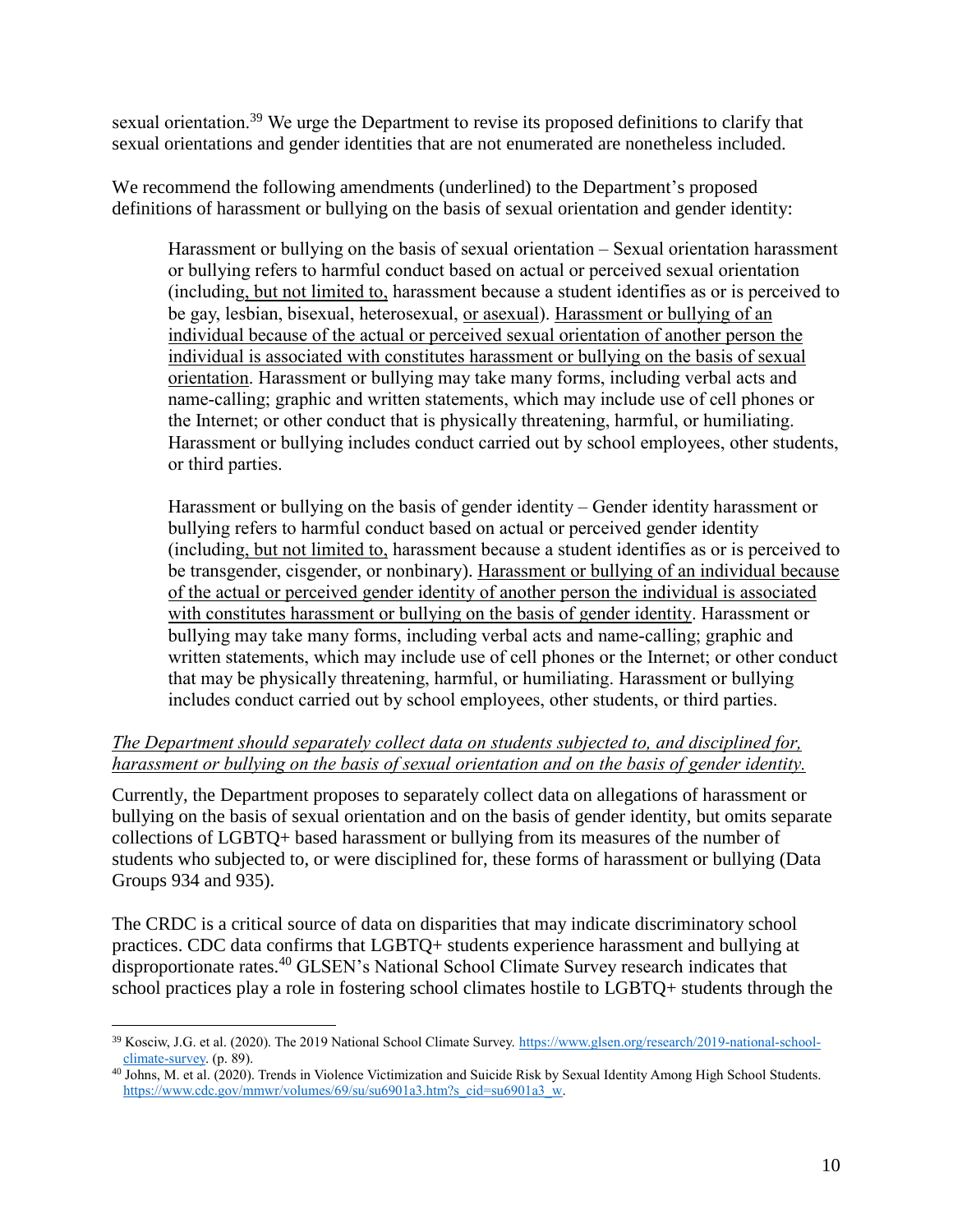way that staff respond—or fail to respond—to reports of anti-LGBTQ+ bullying and harassment. For example, among LGBTQ+ students who indicated that they reported being harassed or bullied to school staff, more than three in five (60.5%) said that staff did nothing or told the student to ignore it.<sup>41</sup> More than one in five  $(20.8\%)$  were told to change their behavior by, for example, changing the way they dressed.<sup>42</sup>

For these reasons, it is essential the CRDC collect separate data on the number of students subjected to, and disciplined for, harassment or bullying on the basis of sexual orientation and on the basis of gender identity. We recommend that the Department revise Data Groups 934 and 935 to replace "Civil Rights Data Category (Counts)" (p. A3-8) with "Civil Rights Data Category (Allegations)" (p. A3-9). The revision offers the additional benefit of uniform collection across measures related to harassment or bullying on the basis of all civil rights categories.<sup>43</sup>

The Departments already collects data on the number of students reported as harassed or bullied on the basis of sex (including sexual orientation and gender identity), and the number of students disciplined for harassment or bullying on the basis of sex (including sexual orientation and gender identity), so we do not anticipate significant burdens on jurisdictions to respond to these additional measures. Further, collecting this data does not raise privacy concerns because Data Groups 934 and 935 ask educators to "look to the likely motives of the alleged harasser/bully, and not the actual status of the alleged victim."

# *The Department should use an intersectional lens when collecting and publishing student count data.*

The Department can further strengthen these and other student count measures by standardizing the collection of student data disaggregated by sex (membership)—including nonbinary where available—and race/ethnicity when collecting other measure-specific student characteristics or status data. With Data Groups 934 and 935 in particular, we recommend that the Department:

 Collect data on the number of homeless students reported as harassed or bullied, and who were disciplined for harassment or bullying, disaggregated by race/ethnicity and sex (membership), including nonbinary where available. An analysis of CDC data found that homeless high school students are bullied at nearly twice the rate of housed students  $(24\%$  vs. 13%).<sup>44</sup> LGBTQ+ youth are overrepresented among youth experiencing homelessness, being more than twice as likely (120% more likely) to experience homelessness, compared to non-LGBTQ+ youth.<sup>45</sup>

 $\overline{a}$ <sup>41</sup> Kosciw, J.G. et al. (2020). The 2019 National School Climate Survey[. https://www.glsen.org/research/2019-national-school](https://www.glsen.org/research/2019-national-school-climate-survey)[climate-survey.](https://www.glsen.org/research/2019-national-school-climate-survey) (pp. 34-35).

<sup>42</sup> Kosciw, J.G. et al. (2020). The 2019 National School Climate Survey[. https://www.glsen.org/research/2019-national-school](https://www.glsen.org/research/2019-national-school-climate-survey) $climate-survey.$  (pp. 34-35).

<sup>&</sup>lt;sup>43</sup> Alternatively, the Department could revise Civil Rights Data Category (Counts)" (p. A3-8) to list sexual orientation and gender identity as two additional permitted values.

<sup>44</sup> Institute for Children Poverty and Homelessness. (2017). More Than a Place to Sleep: Understanding the Health and Well-Being of Homeless High School Students[. https://www.icphusa.org/reports/homelessstudenthealth/.](https://www.icphusa.org/reports/homelessstudenthealth/)

<sup>45</sup> LGBTQ+ youth are more than twice as likely (120% more likely) to experience homelessness, compared to non-LGBTQ+ youth. See: Voices of Youth Count. (2017). Missed Opportunities: Youth Homelessness in America. Chicago: Chapin Hall at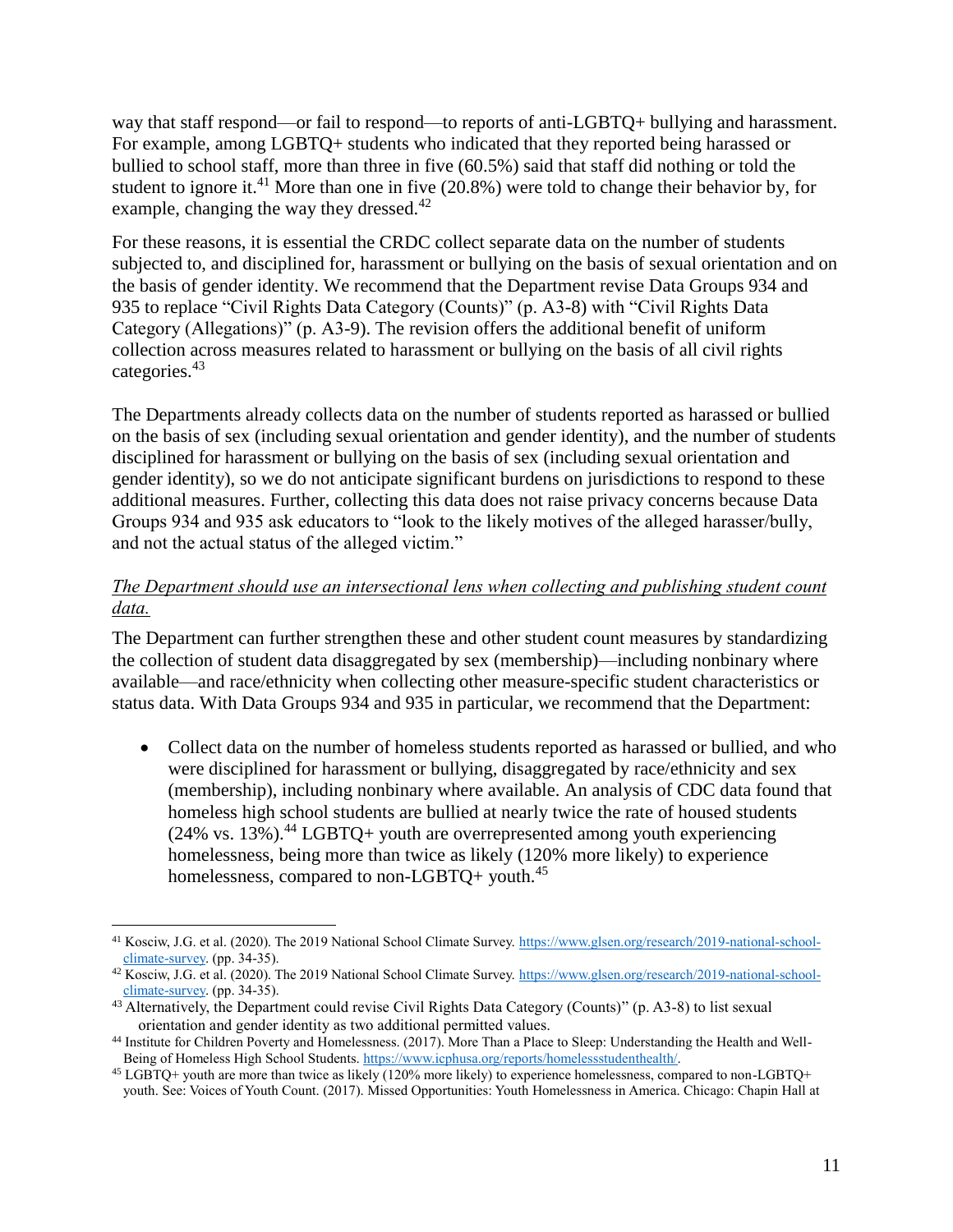- Revise Category Sets B and C to collect data on the number of students with disabilities reported as harassed or bullied, and who were disciplined for harassment or bullying, disaggregated by race/ethnicity, in addition to sex (membership), including nonbinary where available.
- Revise Category Set D to collect data on the number of students who are English learners reported as harassed or bullied, and who were disciplined for harassment or bullying, disaggregated by race/ethnicity, in addition to sex (membership), including nonbinary where available.

Equally important, we urge OCR to publish student count data disaggregated by race/ethnicity and sex (membership)—including nonbinary, where available—in addition to other measurespecific student identities. Where privacy concerns prevent the Department from publishing disaggregated and cross-tabulated data at the district level, the Department should publish statelevel data.

### **Measures Related to LEA Policies Prohibiting Harassment or Bullying of Students on the Basis of Sexual Orientation or Gender Identity**

Studies have consistently found that anti-bullying policies that enumerate sexual orientation and gender identity are associated with better health, education, and wellbeing outcomes for LGBTQ+ youth.<sup>46</sup> Based on findings from GLSEN's National School Climate Survey, LGBTQ+ students who reported having an enumerated policy at their school experienced less anti-LGBTQ+ victimization than those who reported having a generic policy or no anti-bullying policy. Additionally, LGBTQ+ students who reported having an enumerated anti-bullying policy were more likely to report bullying and were also far more likely to say that staff responses were effective than those in schools with only generic policies.<sup>47</sup>

There is evidence of the positive impact of enumerating sexual orientation and gender identity in school policies from the perspective of educators, too. Educators in schools with enumerated anti-bullying policies reported higher levels of comfort addressing bullying based on sexual

the University of Chicago. [https://voicesofyouthcount.org/wp-content/uploads/2017/11/VoYC-National-Estimates-Brief-](https://voicesofyouthcount.org/wp-content/uploads/2017/11/VoYC-National-Estimates-Brief-Chapin-Hall-2017.pdf)[Chapin-Hall-2017.pdf.](https://voicesofyouthcount.org/wp-content/uploads/2017/11/VoYC-National-Estimates-Brief-Chapin-Hall-2017.pdf)

See also: Choi, S. K., Wilson, B. D., Shelton, J., & Gates, G. J. (2015). Serving our youth 2015: The needs and experiences of lesbian, gay, bisexual, transgender, and questioning youth experiencing homelessness. Los Angeles: The Williams Institute with True Colors Fund, 2015. [https://truecolorsunited.org/portfolio/serving-our-youth/.](https://truecolorsunited.org/portfolio/serving-our-youth/)

<sup>46</sup> Russell, S. T., Horn, S., Kosciw, J., and Saewyc, E. (2010). Safe schools policy for LBGTQ students and commentaries. Social Policy Report, 24(4), 1-25.

Hatzenbuehler, M. L., & Keyes, K. M. (2013). Inclusive anti-bullying policies and reduced risk of suicide attempts in lesbian and gay youth. Journal of Adolescent Health, 53(1), S21-S26.

[https://www.sciencedirect.com/science/article/pii/S1054139X12003540.](https://www.sciencedirect.com/science/article/pii/S1054139X12003540)

Kull, R. M., Greytak, E. A., Kosciw, J. G., & Villenas, C. (2016). Effectiveness of school district antibullying policies in improving LGBT youths' school climate. Psychology of Sexual Orientation and Gender Diversity, 3(4), 407.

Hall, W. (2017). The effectiveness of policy interventions for school bullying: A systematic review. Journal of the Society for Social Work and Research, 8(1), 45-69[. https://www.journals.uchicago.edu/doi/full/10.1086/690565.](https://www.journals.uchicago.edu/doi/full/10.1086/690565)

Seelman, K. L., Walker, M.B. (2018). Do Anti-Bullying Laws Reduce In-School Victimization, Fear-based Absenteeism, and Suicidality for Lesbian, Gay, Bisexual, and Questioning Youth?.Journal of Youth Adolescence, 47, 2301-2319. [https://doi.org/10.1007/s10964-018-0904-8.](https://doi.org/10.1007/s10964-018-0904-8)

<sup>&</sup>lt;sup>47</sup> Kosciw, J.G. et al. (2020). The 2019 National School Climate Survey[. https://www.glsen.org/research/2019-national-school](https://www.glsen.org/research/2019-national-school-climate-survey)[climate-survey.](https://www.glsen.org/research/2019-national-school-climate-survey) (pp. 79-81).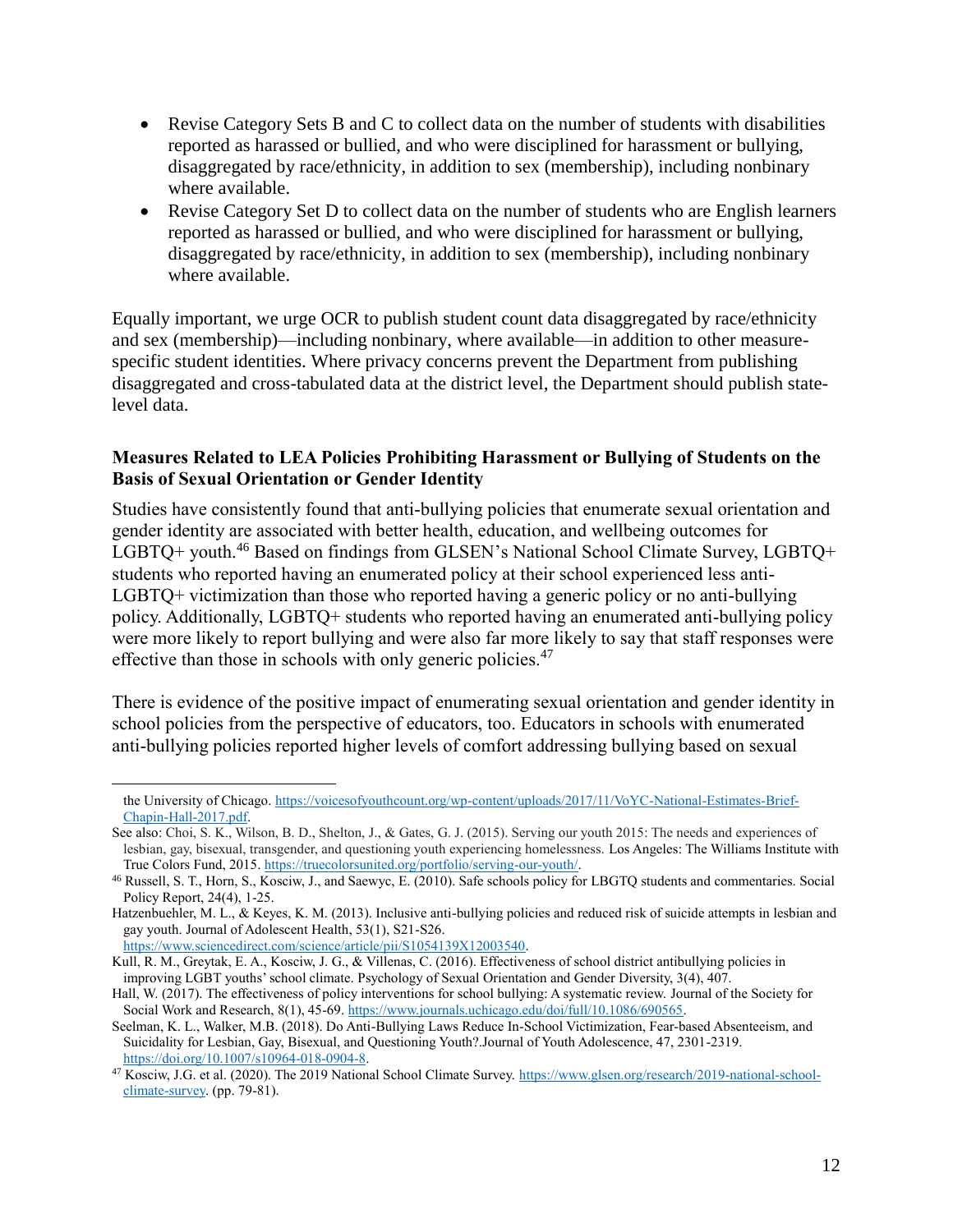orientation (77.7% v. 53.9%) and gender expression (72.3% v. 52.2%) than educators in schools with no anti-bullying policy. $48$ 

For these reasons, we strongly support the introduction of a new measure of LEA policies prohibiting discriminatory harassment or bullying of students on the basis of sexual orientation, gender identity, or religion (Data Group 1034, p. A2-44) and collection of these LEA policies via weblink, when available (Data Group 1035, p. A2-46). We also support the comparable measures related to LEA policies prohibiting discriminatory harassment or bullying of students on the basis of sex, race/color/national origin, and disability (Data Groups 988 and 1022 on p. A2-43 and p. A2-45, respectively).

# *The Department should report policy weblinks provided by LEAs.*

Although the Department has been collecting data on LEA weblinks to policies prohibiting discriminatory harassment or bullying of students on the basis of sex, race/color/national origin, and disability since the 2013-2014 CRDC, this data has not been made available via the Department's online CRDC dataset [\(https://ocrdata.ed.gov\)](https://ocrdata.ed.gov/). Instead, the Department has only reported whether an LEA indicated that it has such a policy or policies.

Omitting the results of the policy weblink collection prevents researchers from conducting further analysis on the effects of enumerated anti-bullying policies. LEA weblinks are not sensitive information. The Department should publish weblinks provided in response to the harassment or bullying weblink measures (Data Groups 1035, p. A2-46 and 1022, p. A2-45).

# **Measures Related to Harassment or Bullying on the Basis of Sex**

We strongly support the Department's enumeration of gender identity and sexual orientation in the proposed definition of sex. This revision restores the inclusion of harassment or bullying on the basis of gender identity, which was removed—along with all references to gender—in the 2020-2021 CRDC. Enumerating gender identity and sexual orientation in the definition of sex is consistent with the *Bostock* ruling, which the Department of Justice<sup>49</sup> and Department of Education have affirmed apply fully to Title IX. $50$ 

In addition to clarifying that associational harassment and bullying are included (see p. 9 above), the Department should amend the definition of harassment or bullying on the basis of sex to expressly include other common forms of sex-based harassment or bullying.

 $\overline{a}$ <sup>48</sup> Greytak, E.A., Kosciw, J. G., Villenas, C, & Giga, N. M. (2016). From Teasing to Torment: School Climate Revisited, A Survey of U.S. Secondary School Students and Teachers. New York: GLSEN. [https://www.glsen.org/research/teasing-torment](https://www.glsen.org/research/teasing-torment-school-climate-revisited-survey-us-seconda)[school-climate-revisited-survey-us-seconda.](https://www.glsen.org/research/teasing-torment-school-climate-revisited-survey-us-seconda)

<sup>49</sup> US Department of Justice. (2021). *Title IX Legal Manual*[. https://www.justice.gov/crt/title-ix#Bostock](https://www.justice.gov/crt/title-ix%23Bostock) ("The reasoning in these interpretations applies with equal force to discrimination against intersex people").

<sup>50</sup> U.S. Department of Education, Office of Civil Rights. (2021). *Notice of Interpretation: Enforcement of Title IX of the Education Amendments of 1972 with Respect to Discrimination Based on Sexual Orientation and Gender Identity in Light of Bostock v. Clayton County*. 86 Fed. Reg. 86 no. §117[. https://www.govinfo.gov/content/pkg/FR-2021-06-22/pdf/2021-](https://www.govinfo.gov/content/pkg/FR-2021-06-22/pdf/2021-13058.pdf) [13058.pdf.](https://www.govinfo.gov/content/pkg/FR-2021-06-22/pdf/2021-13058.pdf)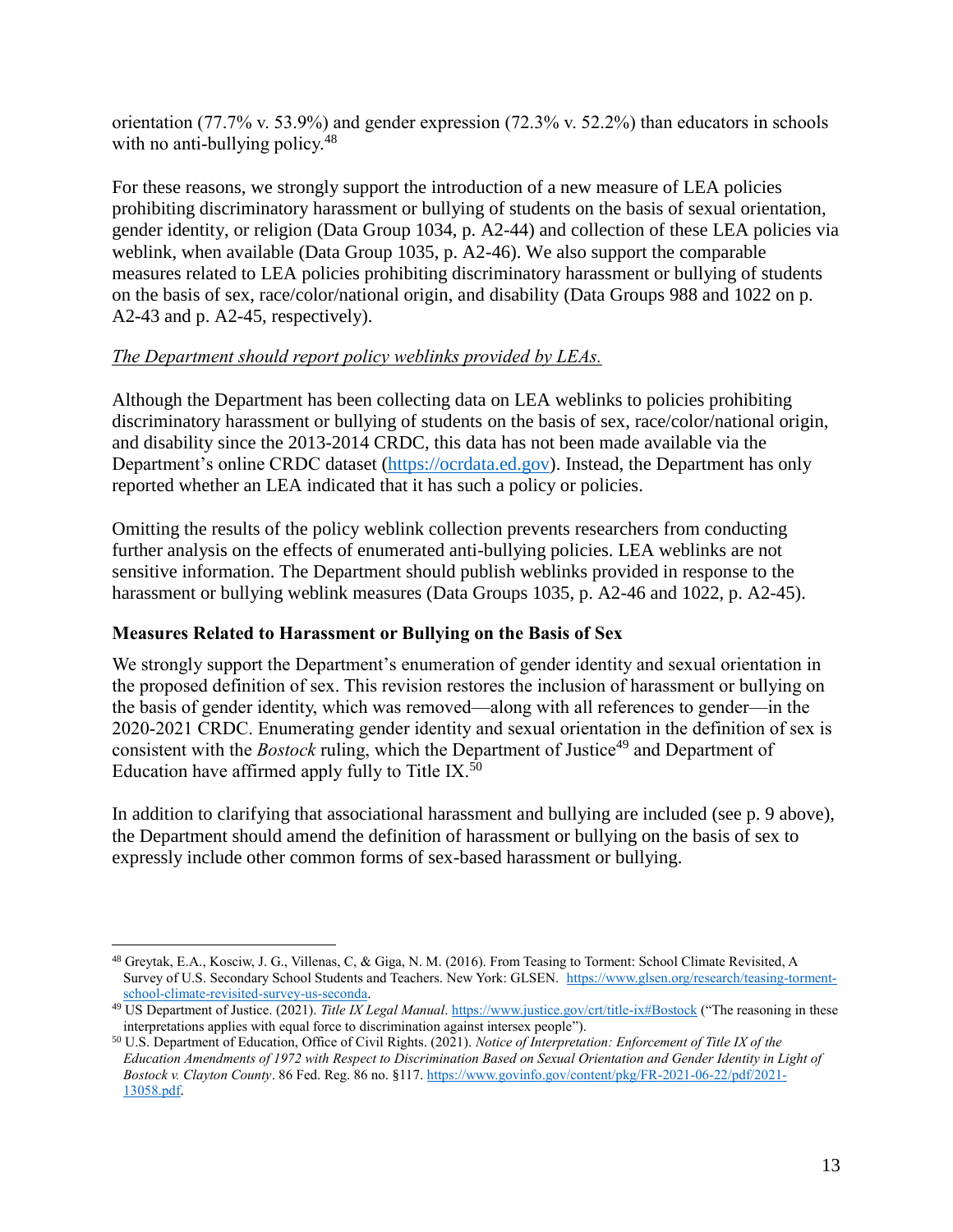## *The Department should define "on the basis of sex" to encompass harassment or bullying based on transgender status and gender expression.*

Within their *Bostock* decision, the Supreme Court framed cases before it as involving "sexual orientation or transgender status."<sup>51</sup> The Justice Department's analysis, echoed by the Department of Education, rightly recognizes that *Bostock* applies equally whether a classification is viewed as one based on gender identity or the status of being transgender or cisgender.<sup>52</sup> However, many institutions—including the federal government as recently as 2020—seek to justify anti-transgender discrimination by distinguishing between gender identity and transgender status.<sup>53</sup> Given the government's prior reliance on meritless arguments distinguishing between these terms, the Department of Education should make unequivocally clear that transgender status is included by enumerating it in this definition.<sup>54</sup>

The Department previously enumerated "gender expression" in this CRDC data element prior to its removal—along with all other references to gender—in the 2020-2021 CRDC.<sup>55</sup> It is all too common for LGBTQ+ young people to experience harassment or bullying because of their gender expression. According to GLSEN's National School Climate Survey of LGBTQ+ secondary school students, a majority (56.9%) were verbally harassed at school in the past year because of their gender expression and one-fifth (20.0%) experienced this harassment often or frequently.<sup>56</sup> Additionally, more than one in five LGBTQ+ students (21.8%) reported that they were physically harassed at school in the past year based on their gender expression and 5.3% report that they experienced this harassment often or frequently.<sup>57</sup> Among elementary school students, nearly one in ten (8%) report that they do not conform to traditional gender norms and that these students are more likely than other students to experience incidents of bullying or verbal harassment at school and to feel less safe at school.<sup>58</sup>

 $\overline{a}$ 

<sup>54</sup> GLSEN et al. (2021). Written Comment Title IX Public Hearing (86 FR 27429): Discrimination

<sup>51</sup> 140 S.Ct. 1731, 1749 (2020).

<sup>52</sup> Memorandum of Principal Deputy Assistant Attorney General Pamela S. Karlan, Civil Rights Division, "Application of Bostock v. Clayton County to Title IX of the Education Amendments of 1972" (March 26, 2021). ("The Bostock Court concluded that Title VII's prohibition of discrimination 'because of' sex includes discrimination because of sexual orientation and transgender status. … [T]he best reading of Title IX's prohibition on discrimination 'on the basis of sex' is that it includes discrimination on the basis of gender identity and sexual orientation.")

<sup>53</sup> See, e.g., DoD Instruction 1300.28, "Military Service by Transgender Persons and Persons with Gender Dysphoria" (Sept. 4, 2020; subsequently revised) (stating no person will be separated or denied accession "solely on the basis of his or her gender identity" while effectively prohibiting service by most transgender people); US Department of Housing and Urban Development, Making Admission or Placement Determinations Based on Sex in Facilities Under Community Planning and Development Housing Programs; Proposed rule, 85 FR 44811 (Jul. 24, 2020; subsequently withdrawn) (purporting to maintain gender identity nondiscrimination provision while expressly permitting shelters to refuse admission based on transgender status).

based on sexual orientation and gender identity in the K-12 educational environment. Available at[: https://www.glsen.org/title-ix](https://www.glsen.org/title-ix-public-hearing-2021)[public-hearing-2021.](https://www.glsen.org/title-ix-public-hearing-2021)

<sup>&</sup>lt;sup>55</sup> OCR included "gender expression" in the 2013-2014, 2015-2016, and 2017-2018 CRDCs. These CRDC instruments are available at: [https://www2.ed.gov/about/offices/list/ocr/data.html.](https://www2.ed.gov/about/offices/list/ocr/data.html)

<sup>56</sup> Kosciw, J.G. et al. (2020). The 2019 National School Climate Survey[. https://www.glsen.org/research/2019-national-school](https://www.glsen.org/research/2019-national-school-climate-survey)[climate-survey.](https://www.glsen.org/research/2019-national-school-climate-survey) (pp. 28-29).

<sup>57</sup> Kosciw, J.G. et al. (2020). The 2019 National School Climate Survey[. https://www.glsen.org/research/2019-national-school](https://www.glsen.org/research/2019-national-school-climate-survey)[climate-survey.](https://www.glsen.org/research/2019-national-school-climate-survey) (pp. 28-29).

<sup>58</sup> GLSEN and Harris Interactive. (2012). Playgrounds and Prejudice: Elementary School Climate in the United States, A Survey of Students and Teachers. New York: GLSEN[. https://www.glsen.org/research/playgrounds-and-prejudice-lgbtq-issues](https://www.glsen.org/research/playgrounds-and-prejudice-lgbtq-issues-elementary-schools)[elementary-schools.](https://www.glsen.org/research/playgrounds-and-prejudice-lgbtq-issues-elementary-schools) In this study, students who do not conform to traditional gender norms are those that identified as a boy who others sometimes think act or look like a girl, or as a girl who others sometimes think act or look like a boy.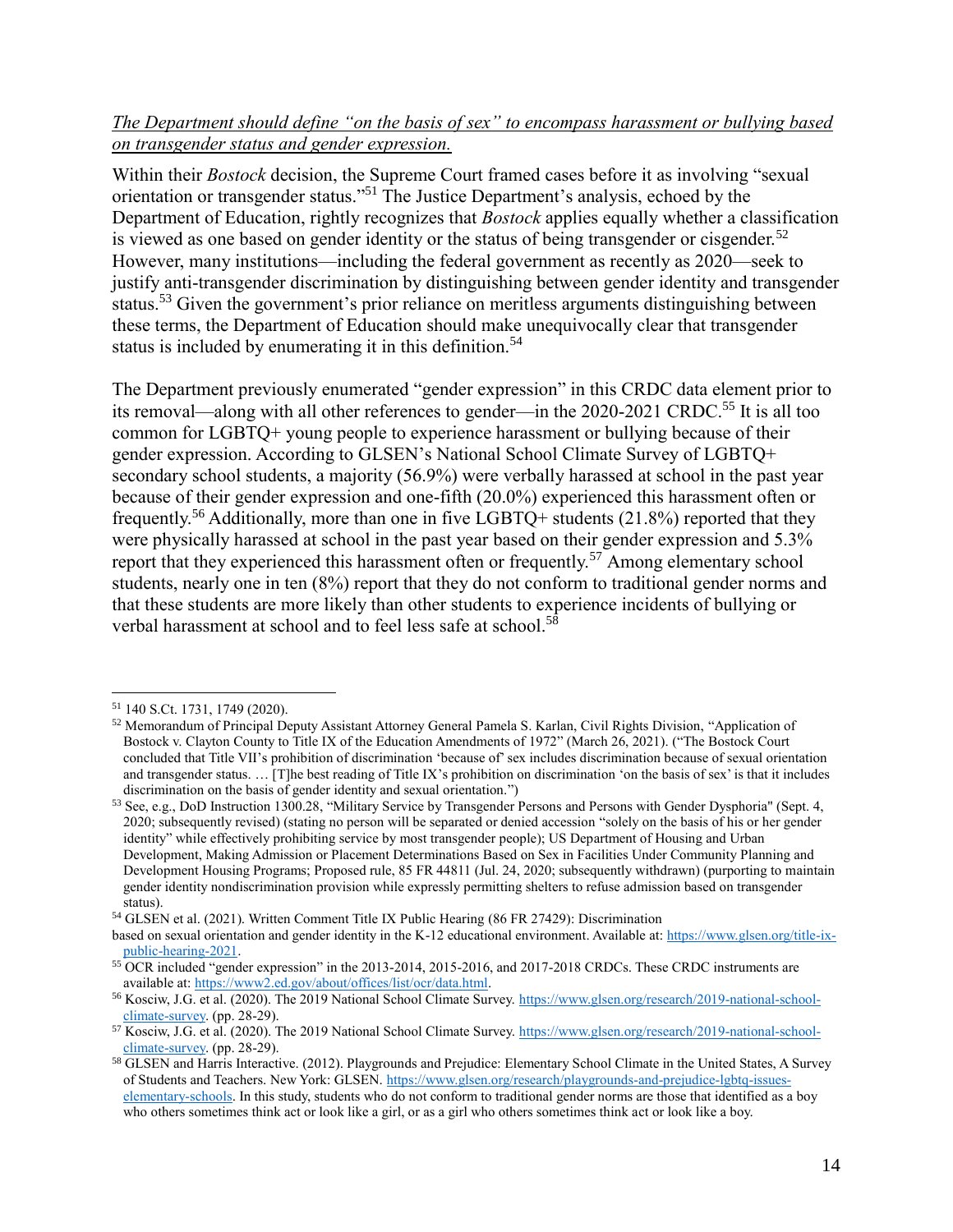By restoring "gender expression" to this data element, the Department affirms that harassment or bullying based on how students express their genders through their style of dress and comportment constitutes harassment or bullying on the basis of sex.

We recommend the following amendments (underlined) to the Department's proposed definition of harassment or bullying on the basis of sex:

Harassment or bullying on the basis of sex – Harassment or bullying on the basis of sex refers to harmful conduct based on actual or perceived sex (including but not limited to sexual orientation, gender identity, transgender status, gender expression, sex characteristics, sex stereotypes, and pregnancy, parental status, childbirth, termination of pregnancy, or related conditions). Harassment or bullying of an individual because of the actual or perceived sex of another person the individual is associated with constitutes harassment or bullying on the basis of sex. Harassment or bullying may take many forms, including verbal acts and name-calling; graphic and written statements, which may include use of cell phones or the Internet; or other conduct that may be physically threatening, harmful, or humiliating. This includes sexual harassment, dating violence, stalking, sexual assault, and rape. Harassment or bullying includes conduct carried out by school employees, other students, or third parties.

#### **Measures Related to Harassment or Bullying on the Basis of Sex Characteristics**

We strongly support the Department's defining "on the basis of sex" to encompass "sex" characteristics," consistent with the Justice Department's *Title IX Legal Manual*. <sup>59</sup> People with variations in sex characteristics, including those who are intersex, may comprise as much as 1.7% of the population<sup>60</sup> and face documented but understudied health and social disparities.<sup>61</sup> Intersex students often face harassment, discrimination, and privacy infringements at school, as

<sup>59</sup> U.S. Department of Justice. (2021). *Title IX Legal Manual*[. https://www.justice.gov/crt/title-ix#Bostock.](https://www.justice.gov/crt/title-ix%23Bostock) ("The reasoning in these interpretations applies with equal force to discrimination against intersex people").

<sup>60</sup> Blackless, M., Charuvastra, A., Derryck, A., Fausto‐Sterling, A., Lauzanne, K., & Lee, E. (2000). How sexually dimorphic are we? Review and synthesis. American Journal of Human Biology: The Official Journal of the Human Biology Association, 12(2), 151-166.

Although this population may be comparable in size to some other LGBTQ+ subpopulations, a recent National Academies consensus study noted that "[p]opulation-based data on intersex populations are generally not available at all," calling this "a significant gap in terms of identifying and understanding the well-being of intersex populations" and recommending that federal agencies develop, evaluate, and consider implementing measures to identify intersex populations across federal data collection efforts. See: National Academies of Sciences, Engineering, and Medicine, & Committee on Population. (2020). Understanding the well-being of LGBTQI+ populations. Washington, DC: Nat'l Acad. Press. [https://www.ncbi.nlm.nih.gov/books/NBK563325.](https://www.ncbi.nlm.nih.gov/books/NBK563325) (pp. 53, 67, 401-402).

<sup>61</sup> Rosenwohl-Mack, A., Tamar-Mattis, S., Baratz, A. B., Dalke, K. B., Ittelson, A., Zieselman, K., & Flatt, J. D. (2020). A national study on the physical and mental health of intersex adults in the US. PloS one, 15(10), e0240088.

Zeeman, L., & Aranda, K. (2020). A systematic review of the health and healthcare inequalities for people with intersex variance. International Journal of Environmental Research and Public Health, 17(18), 6533.

National Academies. (2020) Understanding the Well-Being of LGBTQI+ Populations.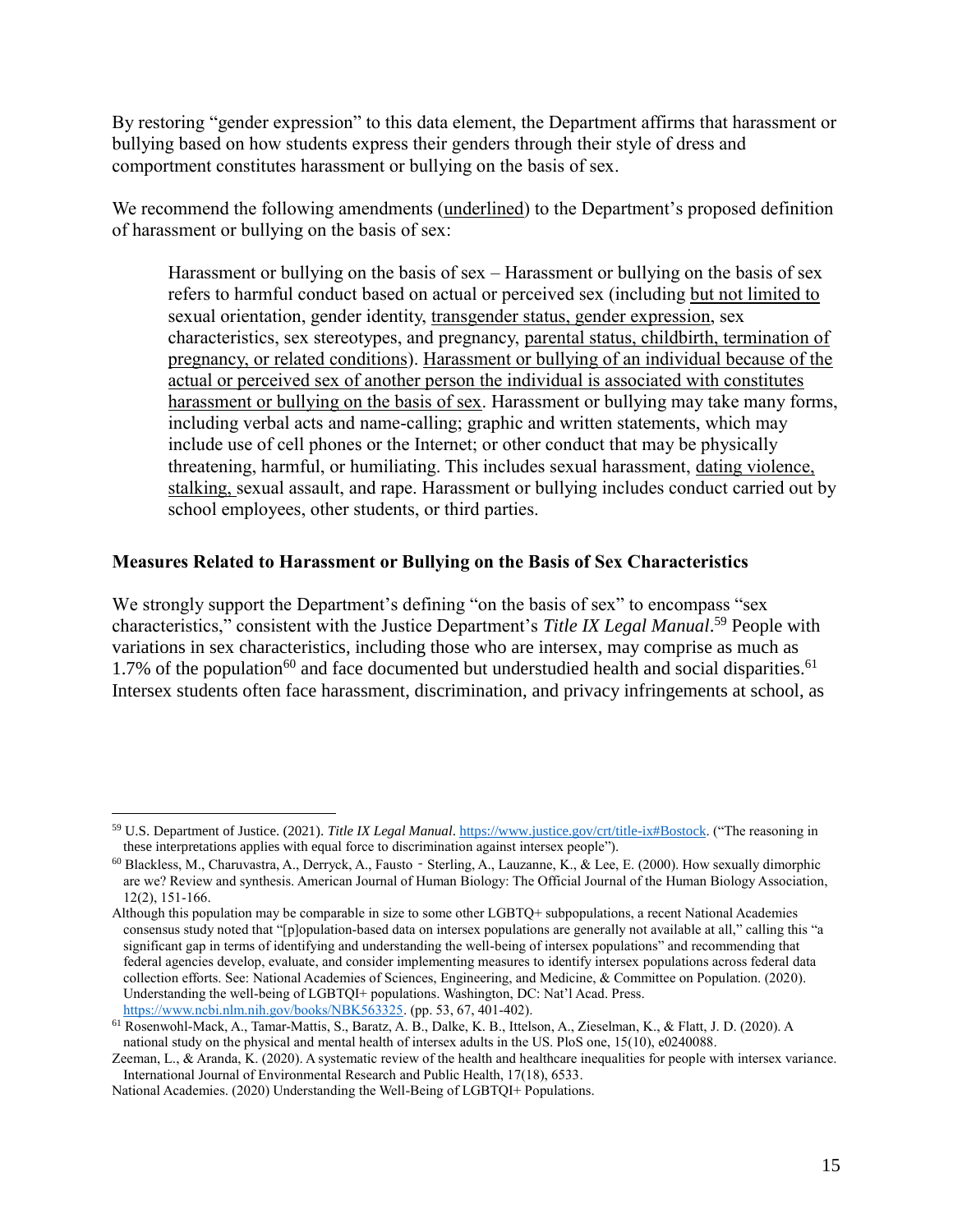well as curricula that erase or stigmatize bodies like theirs.<sup>62</sup> These experiences contribute to educational, health, and other disparities. $63$ 

Increasing debate and scrutiny surrounding students' sex characteristics—including scrutiny mandated by school sports legislation passed in several states, and proposed in many more—may increase the risk of harassment for intersex students. In accord with its affirmed protections for intersex students,<sup>64</sup> the Department should also collect data on the number of harassment or bullying allegations reported by students on the basis of sex characteristics, including intersex status.

We recommend the following definition for this data element:

 $\overline{a}$ 

Harassment or bullying on the basis of sex characteristics – Sex characteristics harassment or bullying refers to harmful conduct on the basis of actual or perceived variations in sex characteristics (including, but not limited to, harassment because a student has or is perceived to have variations in sex characteristics, identifies as or is perceived to be intersex, or is associated with such an individual). Sex characteristics include sexual or reproductive anatomy, chromosomal patterns, hormone function, secondary sex characteristics, or any combination thereof. Variations in sex characteristics, sometimes called intersex traits, include any combination of sex characteristics at birth that may be perceived as not fitting typical, binary definitions of male or female in terms of development, appearance, or function. Harassment or bullying may take many forms, including verbal acts and name-calling; graphic and written statements, which may include use of cell phones or the Internet; or other conduct that is physically threatening, harmful, or humiliating. Harassment or bullying includes conduct carried out by school employees, other students, or third parties.

Because this data element is part of an existing question (allegations of harassment or bullying on the basis of sex), we do not anticipate significant burdens on jurisdictions to respond to it.

 $62$  Simons, J. D., Gonzalez, J. M., & Ramdas, M. (2020). Supporting intersex people: Effective academic and career counseling. Journal of LGBT Issues in Counseling, 14(3), 191-209.

Brief of interACT: Advocates for Intersex Youth, et al., as Amicus Curiae in Support of Respondent, Gloucester County School Board v. G.G. ex rel. Grimm, No. 16-273 (U.S. Mar. 2, 2017).

InterACT. (2018). What We Wish Our Teachers Knew. [https://interactadvocates.org/wp-content/uploads/2018/07/BROCHURE](https://interactadvocates.org/wp-content/uploads/2018/07/BROCHURE-interACT-Teachers-final.pdf)[interACT-Teachers-final.pdf.](https://interactadvocates.org/wp-content/uploads/2018/07/BROCHURE-interACT-Teachers-final.pdf)

 $63$  Henningham, M., & Jones, T. (2021). Intersex students, sex-based relational learning & isolation. Sex Education, 21(5), 600-613.

Rosenwohl-Mack A. et al. (2020). A national study on the physical and mental health of intersex adults in the U.S. Jones, T. (2016). The needs of students with intersex variations. Sex Education, 16(6), 602-618.

<sup>64</sup> U.S. Department of Education Office for Civil Rights. (2021). Supporting Intersex Students: A Resource for Students, Families, and Educators[. https://www2.ed.gov/about/offices/list/ocr/docs/ocr-factsheet-intersex-202110.pdf.](https://www2.ed.gov/about/offices/list/ocr/docs/ocr-factsheet-intersex-202110.pdf)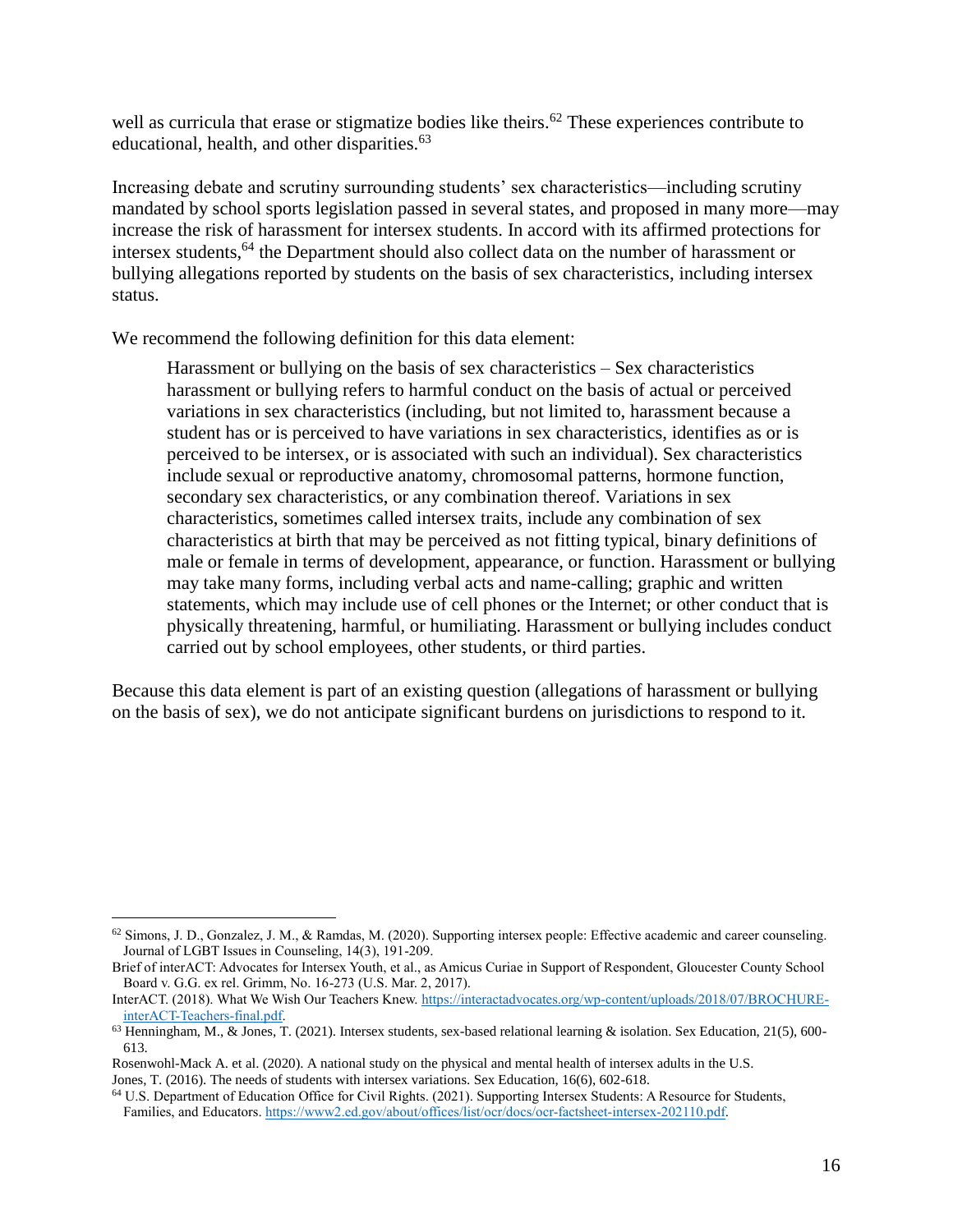#### **Measures Related to Sexual Assault and Rape**

CDC data show that  $LGBTQ+$  youth experience elevated rates of sexual victimization.<sup>65</sup> GLSEN's National School Climate Survey found that a majority (58.3%) of LGBTQ+ students reported sexual harassment at school in the prior year.<sup>66</sup>

State legislation attempting to undermine the civil rights of transgender and nonbinary youth by preventing them from participating in sports or accessing school facilities that align with their gender identity<sup>67</sup> creates conditions in which they are more likely to be sexually assaulted. A recent study by the American Academy of Pediatrics found that transgender and nonbinary students who were banned from using locker rooms and restrooms that matched their gender identity were significantly more likely to have been sexually assaulted during the previous 12 months.<sup>68</sup> This increased risk of sexual assault was observed among transgender boys (1.3 times higher), transgender girls (2.5 times higher), and nonbinary adolescents who were designated female at birth  $(1.4 \text{ times higher})$ .<sup>69</sup>

# *The Department should adopt more specific definitions of "rape" and "sexual assault" that encompass LGBTQ+ students' experiences.*

We appreciate the Department clarifying that all students can be victims of rape and sexual assault, regardless of sex, sexual orientation, or gender identity. However, the Department's proposed definitions may otherwise exclude some incidents of rape and sexual assault experienced by LGBTQ+ young people.

The Department should revise its definitions of rape and sexual assault to center the absence of consent, consistent with the Department's definitions of rape and sexual assault under the Clery

<sup>65</sup> Williams, R. D., & Gutierrez, A. (2021). Increased likelihood of forced sexual intercourse, sexual violence, and sexual dating violence victimization among sexual minority youth. Journal of community health, 1-8.

Johns, M. et al. (2020). Trends in Violence Victimization and Suicide Risk by Sexual Identity Among High School Students. [https://www.cdc.gov/mmwr/volumes/69/su/su6901a3.htm?s\\_cid=su6901a3\\_w](https://www.cdc.gov/mmwr/volumes/69/su/su6901a3.htm?s_cid=su6901a3_w)

Kann, L., Olsen, E. O. M., McManus, T., Harris, W. A., Shanklin, S. L., Flint, K. H., ... & Zaza, S. (2016). Sexual identity, sex of sexual contacts, and health-related behaviors among students in grades 9–12—United States and selected sites, 2015. Morbidity and Mortality Weekly Report: Surveillance Summaries, 65(9), 1-202. [https://files.eric.ed.gov/fulltext/ED575473.pdf.](https://files.eric.ed.gov/fulltext/ED575473.pdf)

<sup>66</sup> Kosciw, J.G. et al. (2020). The 2019 National School Climate Survey[. https://www.glsen.org/research/2019-national-school](https://www.glsen.org/research/2019-national-school-climate-survey)[climate-survey.](https://www.glsen.org/research/2019-national-school-climate-survey) (p. 30).

 $67$  Between 2020 and 2021, nine states have enacted discriminatory laws barring transgender youth from participating in school athletics programs that align with their gender and others have required or encouraged discriminatory practices administratively. See: GLSEN and TransAthlete. (2021). Gender Affirming and Inclusive Athletics Participation. [https://www.glsen.org/activity/gender-affirming-inclusive-athletics-participation.](https://www.glsen.org/activity/gender-affirming-inclusive-athletics-participation) 

In 2021, Tennessee passed a bill (HB1233) barring transgender students from using school bathrooms and locker rooms that align with their gender. See: HRC. (2021). Tennessee Governor Lee Signs Anti-Transgender Student Bathroom Bill 2.0 into Law. [https://www.hrc.org/press-releases/tennessee-governor-lee-signs-anti-transgender-student-bathroom-bill-2-0-into-law.](https://www.hrc.org/press-releases/tennessee-governor-lee-signs-anti-transgender-student-bathroom-bill-2-0-into-law) 

Several states have already introduced or pre-filed similar discriminatory bills in 2022. See, e.g., Missouri SB 781, New Hampshire HB 198, South Carolina HB 4608, South Dakota SB 46, and Oklahoma SB 1164.

<sup>68</sup> Ehrensaft, D., & Rosenthal, S. M. (2019). Sexual assault risk and school facility restrictions in gender minority youth. Pediatrics, 143(6)[. https://pubmed.ncbi.nlm.nih.gov/31061221.](https://pubmed.ncbi.nlm.nih.gov/31061221)

See also: Murchison, G. R., Agénor, M., Reisner, S. L., & Watson, R. J. (2019). School restroom and locker room restrictions and sexual assault risk among transgender youth. Pediatrics, 143(6).

[https://publications.aap.org/pediatrics/article/143/6/e20182902/76816/School-Restroom-and-Locker-Room-Restrictions-and.](https://publications.aap.org/pediatrics/article/143/6/e20182902/76816/School-Restroom-and-Locker-Room-Restrictions-and)  $69$  Ehrensaft, D. & Rosenthal, S. M. (2019). Sexual assault risk and school facility restrictions in gender minority youth.

Pediatrics, 143(6)[. https://pubmed.ncbi.nlm.nih.gov/31061221.](https://pubmed.ncbi.nlm.nih.gov/31061221) (p. 5).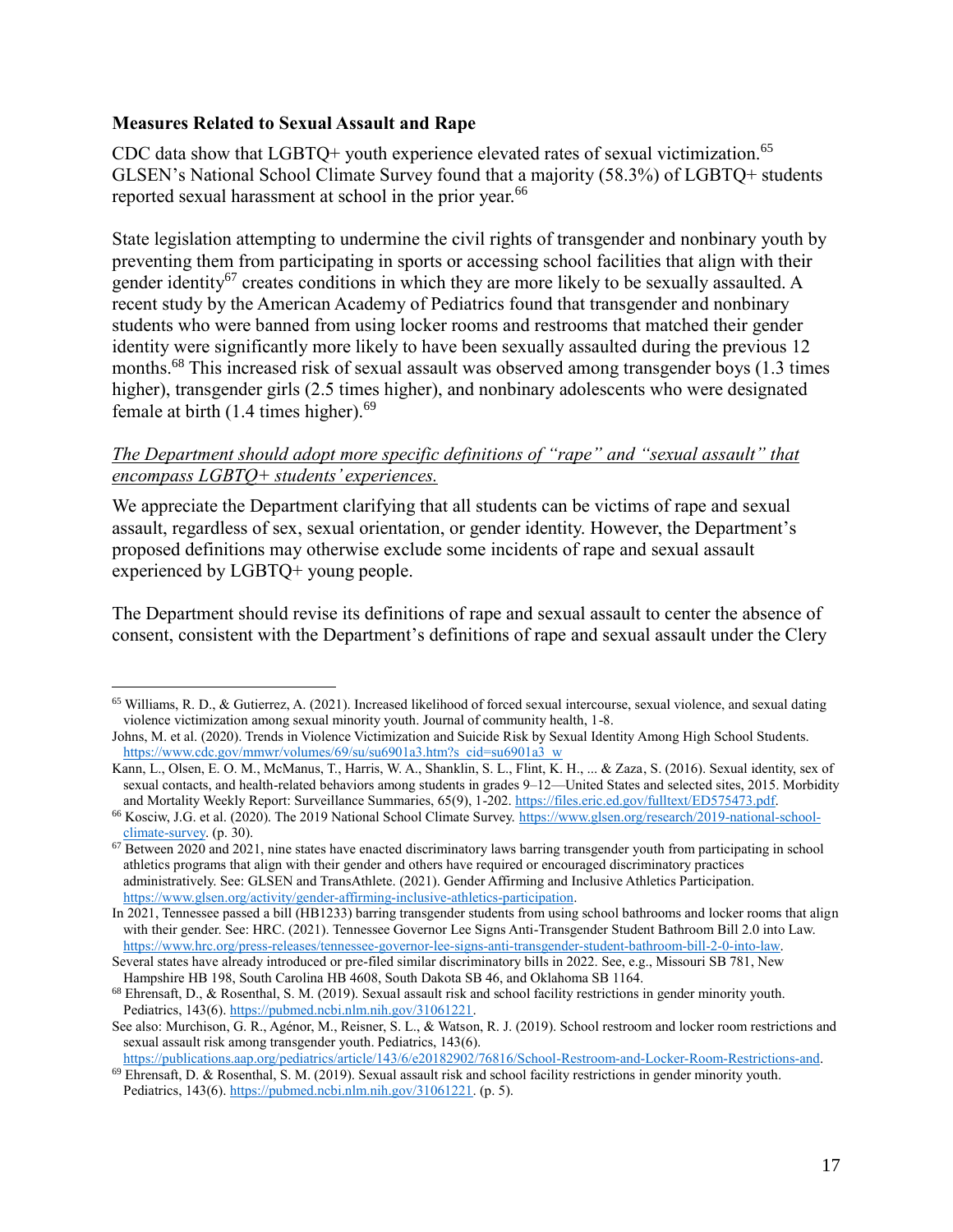Act.<sup>70</sup> Additionally, the Department should define rape to include a broader range of nonconsensual sex, including when an individual with a penis is made to penetrate another person's vagina, anus, or mouth; and when one person performs non-penetrative oral sex on another person with a vagina without the consent of one of the people involved.

The Department should further revise its definition of sexual assault to add clarity and specificity. For example, the Department could define sexual assault as "the intentional touching, over or under clothing, of the breast, vagina, vulva, penis, testicle, anus, buttock, inner thigh, or other private body parts of another person, with any body part or object; or of any part of another person's body with a private body part; without the consent of one of the people."

# *The Department should include measures on outcomes of all allegations of harassment or bullying on the basis of civil rights categories, including sexual orientation and gender identity.*

As proposed, the CRDC only collects comprehensive data on the outcomes of allegations of one subset of harassment or bullying: staff-on-student sexual assault (including rape). We support the collection of this data via the CRDC, but recommend that the Department instead collect this data as part of an expanded collection of data on outcomes following allegations of harassment or bullying on the basis of civil rights categories, including sexual orientation and gender identity. We recommend that the Department:

- Separately collect data on allegations of sexual harassment—including sexual assault (including rape), dating violence, and stalking—under Data Group 933.
- Collect data on outcomes following allegations of staff-on-student harassment or bullying across civil rights categories listed under Data Group 933. These can be structured similarly to Data Groups 1026, 1027, 1028, and 1029.
- Collect data on outcomes following allegations of student-on-student harassment or bullying across civil rights categories listed under Data Group 933, specifically, the number of allegations for which a student was determined to be responsible, the number of allegations for which a student was determined to be not responsible, and the number of allegations where a decision remained pending.

We further recommend retiring Data Groups 1026, 1027, 1028, and 1029, as these would be preserved and expanded as detailed above. Finally, we recommend reviewing and potentially retiring the Offenses Table (Data Group 952), in consultation with organizations focused centrally on the issue of community violence and its impact on students' equal access to education. In its current form, Data Group 952 includes no outcomes (disciplinary or otherwise) and no information on students impacted by the collected incidents (including student demographics) that would enable an analysis of disparities and the potential role of school practices. Additionally, at least some portion of this collection appears to be duplicative of other

<sup>&</sup>lt;sup>70</sup> The Clery regulations define "rape" as "[t]he penetration, no matter how slight, of the vagina or anus with any body part or object, or oral penetration by a sex organ, without the consent of the victim." 34 C.F.R. App'x A to Subpart D of Part 668 (emphasis added). The Clery regulations define "sexual assault" as "[a]n offense that meets the definition of rape, fondling, incest, or statutory rape as used in the FBI's UCR program and included in Appendix A of this subpart." 34 C.F.R. § 668.46. Appendix A of the Clery regulations, in turn, define "fondling" as "[t]he touching of the private body parts of another person for the purpose of sexual gratification, without the consent of the victim, including instances where the victim is incapable of giving consent because of his/her age or because of his/her temporary or permanent mental incapacity." 34 C.F.R. App'x A to Subpart D of Part 668 (emphasis added).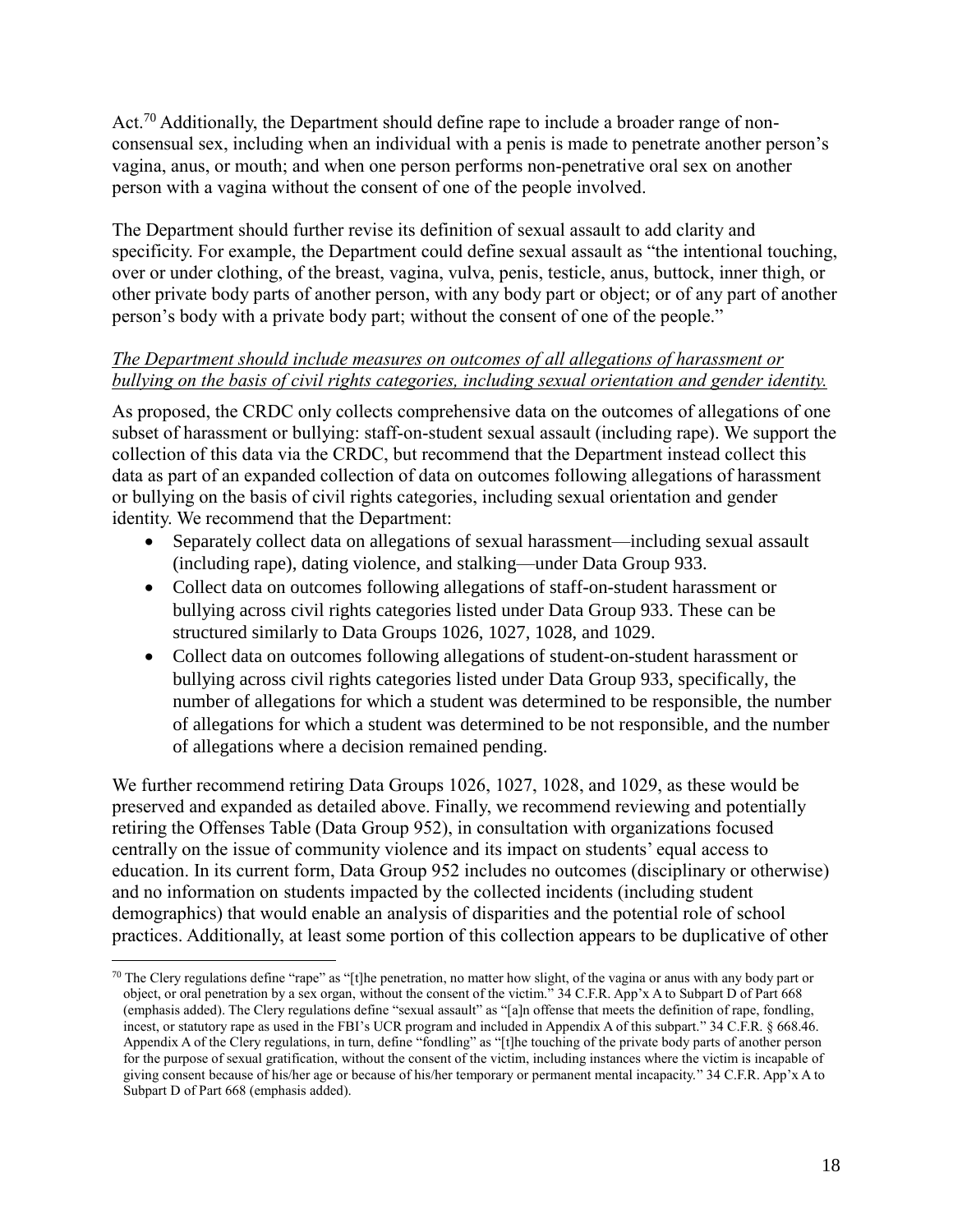collections, such as the School-Associated Violent Death Surveillance System and the Gun Free Schools Act (GFSA) Survey via Ed*Facts/*E*Maps*.

### **Measures Related to Participation in Interscholastic Athletics Participation**

Interscholastic athletics have demonstrated academic and well-being benefits.<sup>71</sup> Among LGBTQ+ youth specifically, research has found psychological well-being and school belonging benefits of sports participation.<sup>72</sup>

Unfortunately, LGBTQ+ students are half as likely to participate in athletic-related activities as their non-LGBTQ+ peers.<sup>73</sup> Transgender and nonbinary students commonly experience discriminatory policies or practices around school locker rooms: 55.5% of transgender students and 32.8% of nonbinary students who do not identify as transgender reported being prevented from using the locker room that aligns with their gender.<sup>74</sup> Transgender and nonbinary students were also more likely than their cisgender peers to report that they avoided school locker rooms because they felt unsafe or uncomfortable.<sup>75</sup>

 $\overline{a}$ 

Human Rights Campaign, "Play to Win: Improving the Lives of LGBTQ Youth in Sports" (2018). [https://www.hrc.org/resources/play-to-win-improving-the-lives-of-lgbtq-youth-in-sports.](https://www.hrc.org/resources/play-to-win-improving-the-lives-of-lgbtq-youth-in-sports)

<sup>71</sup> U.S. Office of the Assistant Secretary for Health. (2019). *The National Youth Sports Strategy*. [https://health.gov/sites/default/files/2019-10/National\\_Youth\\_Sports\\_Strategy.pdf.](https://health.gov/sites/default/files/2019-10/National_Youth_Sports_Strategy.pdf)

Eime, R. M., Young, J. A., Harvey, J. T., Charity, M. J., & Payne, W. R. (2013). A systematic review of the psychological and social benefits of participation in sport for children and adolescents: Informing development of a conceptual model of health through sport. International Journal of Behavioral Nutrition and Physical Activity, 10(98).

Biddle, S. J. H, & Asare, M. (2011). Physical activity and mental health in children and adolescents: A review of reviews. British Journal of Sports Medicine, 45(11), 886-895.

Taliaferro, L. A., Eisenberg, M. E., Johnson, K. E., Nelson, T. F., Neumark-Sztainer, D. (2011). Sport participation during adolescence and suicide ideation and attempts. International Journal of Adolescent Medicine and Health, 23 (1), 3-10.

Snyder, A., Martinez, J., Bay, R., Parsons, J., Sauers, E., & McLeod, T. (2010). Health-related quality of life differs between adolescent athletes and adolescents nonathletes. Journal of Sport Rehabilitation, 19, 237-248.

Slutzky, C. B., & Simpkins, S. D. (2009). The link between children's sport participation and self-esteem: Exploring the mediating role of sport self-concept. Psychology of Sport and Exercise, 10(3), 381-389.

<sup>72</sup> Clark, C. M., & Kosciw, J. G. (2022). Engaged or excluded: LGBTQ youth's participation in school sports and their relationship to psychological well-being. Psychology in the Schools, 59(1), 95-114.

GLSEN. (2021). Gender Affirming and Inclusive Athletics Participation. [https://www.glsen.org/activity/gender-affirming](https://www.glsen.org/activity/gender-affirming-inclusive-athletics-participation)[inclusive-athletics-participation.](https://www.glsen.org/activity/gender-affirming-inclusive-athletics-participation)

GLSEN (2013). The Experiences of LGBT Students in School Athletics (Research Brief). New York: GLSEN. [https://www.glsen.org/sites/default/files/2020-06/The%20Experiences%20of%20LGBT%20Students%20in%20Athletics.pdf.](https://www.glsen.org/sites/default/files/2020-06/The%20Experiences%20of%20LGBT%20Students%20in%20Athletics.pdf)

 $73\overline{15.9\%}$  of LGBTQ+ students participated in intramural sports, compared to 35.8% of cisgender, heterosexual students, and 19.2% of LGBTQ+ students participated in interscholastic sports, compared to 40.2% of cisgender, heterosexual students. See: Greytak et al. (2016). From Teasing to Torment. [https://www.glsen.org/research/teasing-torment-school-climate-revisited](https://www.glsen.org/research/teasing-torment-school-climate-revisited-survey-us-seconda)[survey-us-seconda.](https://www.glsen.org/research/teasing-torment-school-climate-revisited-survey-us-seconda)

See also: Goldberg, S.K. (2021) Fair Play: The Importance of Sports Participation for Transgender Youth. Center for American Progress. Available a[t https://www.americanprogress.org/issues/lgbtq-rights/reports/2021/02/08/495502/fair-play/.](https://www.americanprogress.org/issues/lgbtq-rights/reports/2021/02/08/495502/fair-play/)

The Trevor Project, "LGBTQ Youth Sports Participation" (2020)[. https://www.thetrevorproject.org/wp](https://www.thetrevorproject.org/wp-content/uploads/2020/06/June-2020-Brief-LGBTQ-Youth-Sports-Participation-Research-Brief.pdf)[content/uploads/2020/06/June-2020-Brief-LGBTQ-Youth-Sports-Participation-Research-Brief.pdf.](https://www.thetrevorproject.org/wp-content/uploads/2020/06/June-2020-Brief-LGBTQ-Youth-Sports-Participation-Research-Brief.pdf)

<sup>74</sup> Kosciw, J.G. et al. (2020). The 2019 National School Climate Survey[. https://www.glsen.org/research/2019-national-school](https://www.glsen.org/research/2019-national-school-climate-survey)[climate-survey.](https://www.glsen.org/research/2019-national-school-climate-survey) (pp. 96, 100, 103-104).

<sup>&</sup>lt;sup>75</sup> 69.1% of transgender and 45.3% of nonbinary students reported avoiding locker rooms because they felt unsafe or uncomfortable, compared to 29.5% of cisgender LGB students. See: Kosciw, J.G. et al. (2020). The 2019 National School Climate Survey[. https://www.glsen.org/research/2019-national-school-climate-survey.](https://www.glsen.org/research/2019-national-school-climate-survey) (pp. 94, 98, 103).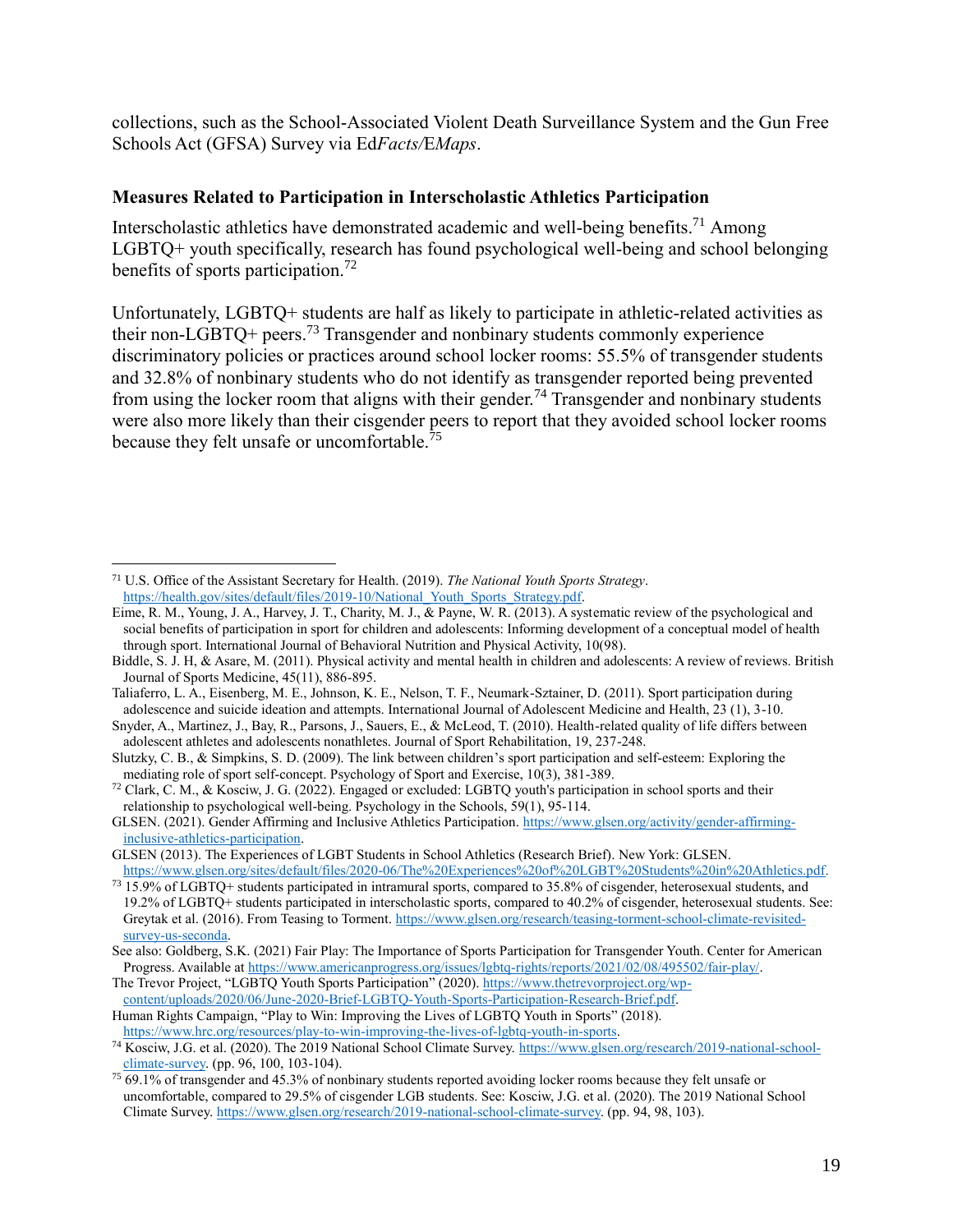# *The Department should collect data on opportunities to participate in interscholastic athletic programs that vary across students' genders.*

We support the Department's proposal to collect data on student participation in school athletics disaggregated by sex (membership), including nonbinary, where available. However, we urge the Department to include measures related to opportunities to participate in athletic programs that vary across students' genders.

It is well established that there are gender disparities in students' participation in school sports.<sup>76</sup> Availability, access, and students' experiences of comfort and safety contribute to these disparities. For transgender students, these disparities increasingly take the form of discriminatory bans or invasive barriers to participating in the athletic programs that align with their gender identities.<sup>77</sup>

Given the academic and well-being benefits of participating in sports, the CRDC should include measures that enable the analysis of how students' genders impact their opportunities to participate in school athletic programs. For example, the Department could amend and retain Data Groups 937 and 938 to capture the number of "boys' sports" and "girls' sports" and "boys' teams" and "girls' teams," respectively, that schools offer. In this case, boys' sports and boys' teams and girls' sports and girls' teams should be defined to include students who participate in sports or teams that primarily serve boys and girls, respectively, and replace prior CRDC references to "male-only" and "female-only" sports and teams.<sup>78</sup> Data Group 939 should also be revised to capture student participation counts in "boys'," "girls'," and "all other" athletic programs by sex (membership), including nonbinary where available, and race/ethnicity.

## **Measures Related to Student Discipline**

 $\overline{a}$ 

GLSEN's National School Climate Survey found that more than one in four (28%) LGBTQ+ students reported being disciplined for public displays of affection that are not disciplined when involving non-LGBTQ+ students and 3% reported being disciplined simply for identifying as

<sup>76</sup> U.S. Office of the Assistant Secretary for Health. (2019). *The National Youth Sports Strategy*. https://health.gov/sites/default/files/2019-10/National Youth Sports Strategy.pdf. (pp. 35, 51).

Goldberg, S.K. (2021) Fair Play: The Importance of Sports Participation for Transgender Youth. Center for American Progress. Available at [https://www.americanprogress.org/issues/lgbtq-rights/reports/2021/02/08/495502/fair-play/.](https://www.americanprogress.org/issues/lgbtq-rights/reports/2021/02/08/495502/fair-play/)

The Trevor Project. (2020). LGBTQ Youth Sports Participation. [https://www.thetrevorproject.org/wp](https://www.thetrevorproject.org/wp-content/uploads/2020/06/June-2020-Brief-LGBTQ-Youth-Sports-Participation-Research-Brief.pdf)[content/uploads/2020/06/June-2020-Brief-LGBTQ-Youth-Sports-Participation-Research-Brief.pdf.](https://www.thetrevorproject.org/wp-content/uploads/2020/06/June-2020-Brief-LGBTQ-Youth-Sports-Participation-Research-Brief.pdf) National Women's Law Center. (2011). Gender Equity in Education: A Data Snapshot.

[https://www2.ed.gov/about/offices/list/ocr/docs/gender-equity-in-education.pdf.](https://www2.ed.gov/about/offices/list/ocr/docs/gender-equity-in-education.pdf)

<sup>77</sup> GLSEN & TransAthlete. (2021). Gender Affirming and Inclusive Athletics Participation. [https://www.glsen.org/activity/gender-affirming-inclusive-athletics-participation.](https://www.glsen.org/activity/gender-affirming-inclusive-athletics-participation)

Goldberg, S.K. (2021) Fair Play: The Importance of Sports Participation for Transgender Youth. Center for American Progress. Available at [https://www.americanprogress.org/issues/lgbtq-rights/reports/2021/02/08/495502/fair-play/.](https://www.americanprogress.org/issues/lgbtq-rights/reports/2021/02/08/495502/fair-play/)

<sup>&</sup>lt;sup>78</sup> Students may participate in an athletic program that primarily serves students of another gender for a variety of reasons, including discriminatory state laws or regulations that prevent them from participating in a program that aligns with their gender identity and the unavailability of program that aligns with their gender identity. See, e.g.: GLSEN & TransAthlete. (2021). Gender Affirming and Inclusive Athletics Participation[. https://www.glsen.org/activity/gender-affirming-inclusive](https://www.glsen.org/activity/gender-affirming-inclusive-athletics-participation)[athletics-participation.](https://www.glsen.org/activity/gender-affirming-inclusive-athletics-participation) Women's Sports Foundation. (2019). Issues Related to Girls and Boys Competing with and Against Each Other in Sports and Physical Activity Settings. [https://www.womenssportsfoundation.org/wp](https://www.womenssportsfoundation.org/wp-content/uploads/2019/08/issues-related-to-girls-and-boys-competing-with-and-against-each-other-in-sports-and-physical-activity-settings-the-foundation-position.pdf)[content/uploads/2019/08/issues-related-to-girls-and-boys-competing-with-and-against-each-other-in-sports-and-physical](https://www.womenssportsfoundation.org/wp-content/uploads/2019/08/issues-related-to-girls-and-boys-competing-with-and-against-each-other-in-sports-and-physical-activity-settings-the-foundation-position.pdf)[activity-settings-the-foundation-position.pdf.](https://www.womenssportsfoundation.org/wp-content/uploads/2019/08/issues-related-to-girls-and-boys-competing-with-and-against-each-other-in-sports-and-physical-activity-settings-the-foundation-position.pdf)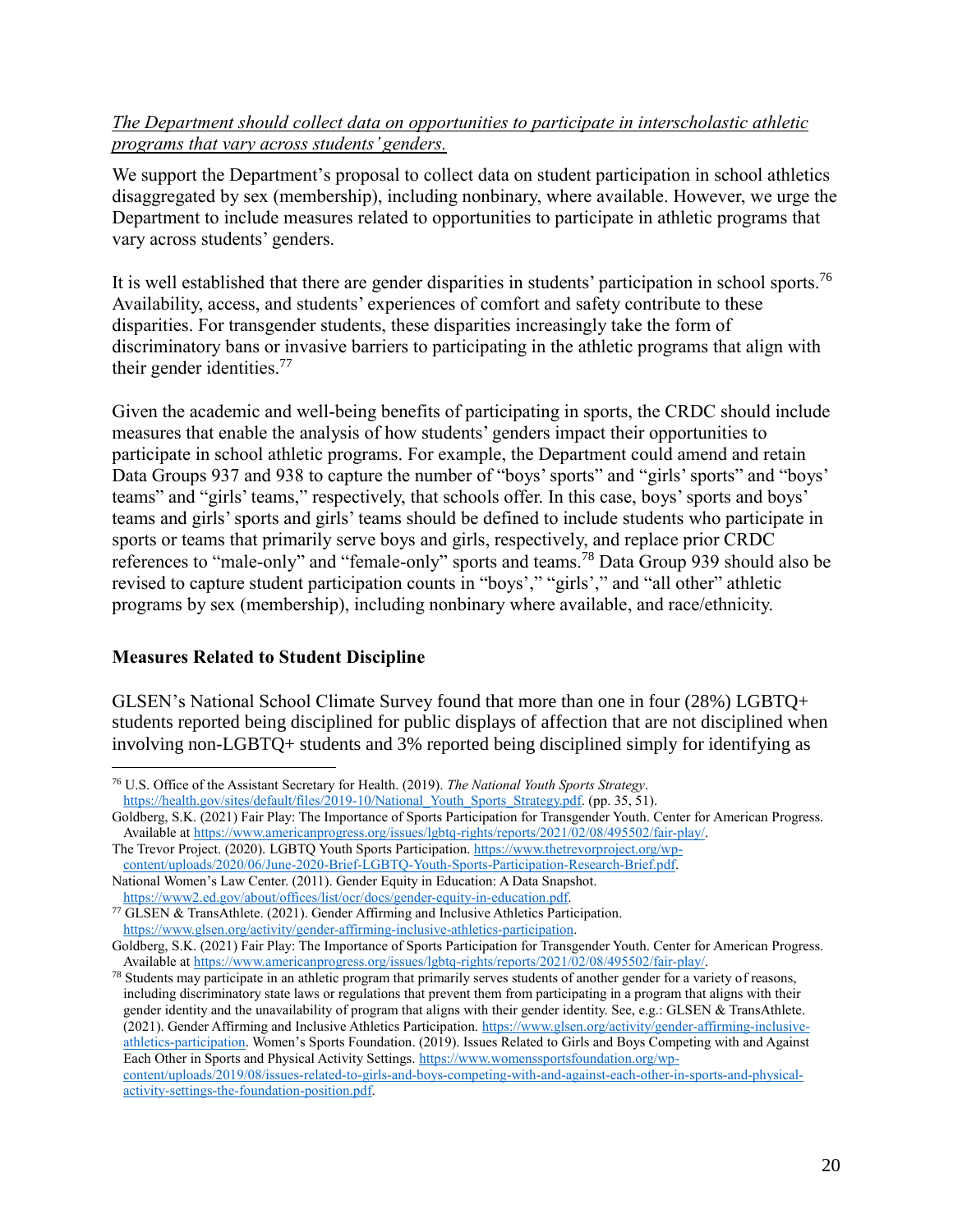LGBTQ+.<sup>79</sup> Additionally, GLSEN found that experiencing anti-LGBTQ+ discrimination at school is associated with an increased likelihood of experiencing school discipline. Compared to their LGBTQ+ peers who did not experience LGBTQ+ related discrimination at school, LGBTQ+ students who experienced discriminatory policies and practices were more likely to have been disciplined at school (40.2% vs. 22.6%).<sup>80</sup> In effect, schools' discriminatory policies and practices make it "against the rules" to be LGBTQ+, resulting, for example, in trans youth being disciplined for using the bathroom that aligns with their gender.<sup>81</sup>

This and other research suggests that LGBTQ+ students—particularly those who are transgender, nonbinary, BIPOC, and people with disabilities—are subjected to school discipline at elevated rates. 82

# *The Department should use an intersectional lens when collecting and publishing student discipline data.*

Black LGBTQ+ youth are almost twice as likely to report being disciplined by removal from school (suspension or expulsion) than their white  $LGBTQ +$  peers.<sup>83</sup> Additionally,  $LGBTQ +$ students with disabilities are more likely to have experienced school discipline than their LGBTQ+ peers without disabilities and are also more likely to have been involved in the justice system as a result of school discipline.<sup>84</sup> These findings underscore the importance of using an intersectional lens when examining school conditions for LGBTQ+ students and other students who experience marginalization.

We support that Department's collection of data disaggregated by sex (membership), including nonbinary where available, and race/ethnicity via Category Set A on measures related to the discipline of students without disabilities, restraint or seclusion for non-IDEA students, and school days missed due to out-of-school suspensions.

We appreciate that the Department consistently collects data on students with disabilities and students who are English learners disaggregated by sex (membership), including nonbinary

<sup>79</sup> Kosciw, J.G. et al. (2020). The 2019 National School Climate Survey[. https://www.glsen.org/research/2019-national-school](https://www.glsen.org/research/2019-national-school-climate-survey)[climate-survey.](https://www.glsen.org/research/2019-national-school-climate-survey) (p. 41).

<sup>80</sup> Kosciw, J.G. et al. (2020). The 2019 National School Climate Survey[. https://www.glsen.org/research/2019-national-school](https://www.glsen.org/research/2019-national-school-climate-survey)[climate-survey.](https://www.glsen.org/research/2019-national-school-climate-survey) (p. 51).

<sup>81</sup> Grinberg, Emanuella. (2016). Transgender teen fights back after suspension for using 'wrong' bathroom. CNN. <https://www.cnn.com/2016/04/26/health/sc-transgender-student-bathroom-suspension/index.html> (Accessed July 23, 2021).

Transgender Law Center. (2016). Transgender Student Files Federal Lawsuit Against Kenosha Wisconsin School District. <https://transgenderlawcenter.org/archives/13126> (Accessed July 23, 2021).

 $82$  Palmer, N. A. and Greytak, E. A. (2017). LGBTQ student victimization and its relationship to school discipline and justice system involvement. Criminal justice review, 42(2), 163-187.

Arredondo, M., Gray, C., Russell, S., Skiba, R., & Snapp, S. (2016). Documenting disparities for LGBT students: Expanding the collection and reporting of data on sexual orientation and gender identity. Discipline Disparities: A Research-to Practice Collaborative. The Equity Project. Bloomington, IN.

Palmer, N.A., Greytak, E.A., & Kosciw, J.G. (2016). Educational Exclusion: Drop Out, Push Out, and the School-to-Prison Pipeline among LGBTQ Youth. New York: GLSEN[. https://www.glsen.org/research/educational-exclusion-drop-out-push-out](https://www.glsen.org/research/educational-exclusion-drop-out-push-out-school-prison-pipeline)[school-prison-pipeline.](https://www.glsen.org/research/educational-exclusion-drop-out-push-out-school-prison-pipeline)

<sup>83</sup> Kosciw, J.G. et al. (2020). The 2019 National School Climate Survey[. https://www.glsen.org/research/2019-national-school](https://www.glsen.org/research/2019-national-school-climate-survey)[climate-survey.](https://www.glsen.org/research/2019-national-school-climate-survey) (p. 111.)

<sup>84</sup> Palmer et al. (2016). Educational Exclusion. [https://www.glsen.org/research/educational-exclusion-drop-out-push-out-school](https://www.glsen.org/research/educational-exclusion-drop-out-push-out-school-prison-pipeline)[prison-pipeline.](https://www.glsen.org/research/educational-exclusion-drop-out-push-out-school-prison-pipeline)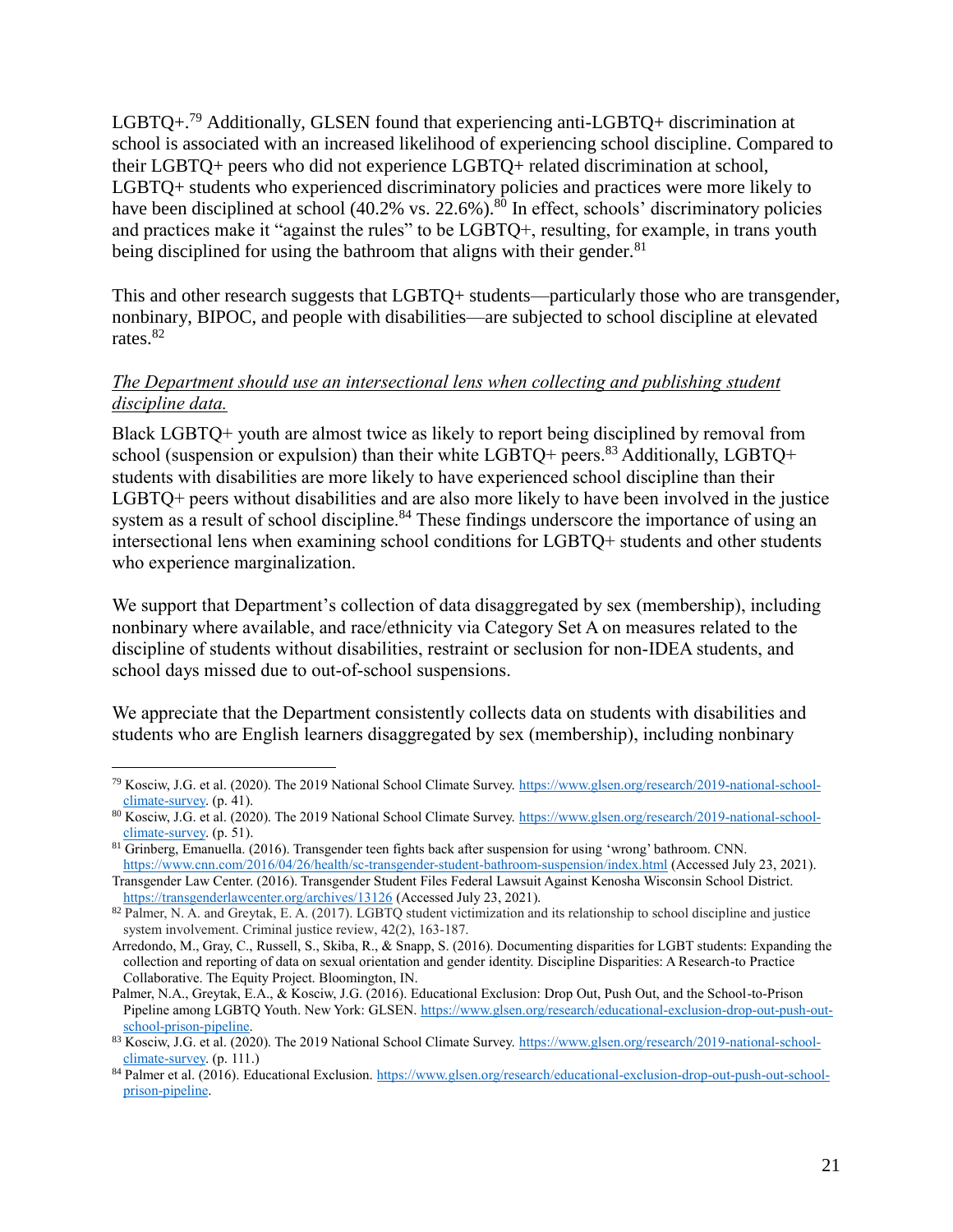where available, on measures related to the discipline of students with and without disabilities, restraint or seclusion, and school days missed due to out-of-school suspensions. We urge the Department to further strengthen these measures by standardizing the collection of data disaggregated by both "Racial Ethnic" and "Sex (Membership) or Sex (Membership)— Expanded," when collecting other measure-specific student characteristic or status data.

### *The Department should improve measures related to law enforcement officers in our nation's schools.*

School-based law enforcement officers are associated with a school-to-prison pipeline that disproportionately impacts students who are LGTBQ+, particularly those who are BIPOC and people with disabilities.<sup>85</sup> For example, a 2016 national survey of juvenile justice facilities across the U.S. found that 40% of girls and 20% of all detained youth identified as LGBTQ+, while LGBTQ+ youth represented 7 to 9% of the youth population at the time. Of these detained LGBTQ+ youth,  $85\%$  were youth of color.<sup>86</sup>

As proposed, the CRDC does not collect full and accurate data on the number of law enforcement officers patrolling our country's public schools.<sup>87</sup> In light of the growing body of research that shows that the presence of law enforcement officers at school is associated with discriminatory discipline practices,<sup>88</sup> it is critical that we have an accurate account of the number of law enforcement officers who patrol our schools districts. We recommend the following revisions:

• The Security Staff (FTE) Table (Data Group 975, p. A2-90) should be added to the LEA survey. This revision will capture law enforcement officers who are assigned to patrol a school district, but are not FTE at any one school.

<sup>85</sup> The Advancement Project and The Alliance for Educational Justice. (2018). We Came to Learn: A Call to Action for Police Free Schools[. https://advancementproject.org/wecametolearn/.](https://advancementproject.org/wecametolearn/)

Mitchum, P. and Moodie-Mills, AC. (2014). Beyond Bullying: How Hostile School Climate Perpetuates the School-to-Prison Pipeline for LGBT Youth. Washington DC: Center for American Progress. [https://www.americanprogress.org/wp](https://www.americanprogress.org/wp-content/uploads/2014/02/BeyondBullying.pdf)[content/uploads/2014/02/BeyondBullying.pdf.](https://www.americanprogress.org/wp-content/uploads/2014/02/BeyondBullying.pdf)

<sup>86</sup> Center for American Progress and Movement Advancement Project. (2016). Unjust: How the Broken Juvenile and Criminal Justice Systems Fail LGBT Youth. Washington & Denver. [https://www.lgbtmap.org/file/lgbt-criminal-justice-youth.pdf.](https://www.lgbtmap.org/file/lgbt-criminal-justice-youth.pdf)

See also: Kathryn E. W. Himmelstein and Hannah Brückner, "Criminal-justice and school sanctions against nonheterosexual youth: a national longitudinal study" Pediatrics vol. 127,1 (2011): 49-57. doi:10.1542/peds.2009-2306.

Development Services Group, Inc. (2014). LGBTQ Youths in the Juvenile Justice System. Prepared for the Office of Juvenile Justice and Delinquency Prevention, U.S. Department of Justice (cooperative agreement number 2013–JF–FX–K002). <https://www.ojjdp.gov/mpg/litreviews/LGBTQYouthsintheJuvenileJusticeSystem.pdf> (Accessed July 20, 2021).

<sup>87</sup> Whitaker, A., Cobb, J., Leung, V., and Nelson, L. (2021). No Police in Schools: A Vision for Safe and Supportive Schools in California. [https://www.aclusocal.org/en/no-police-in-schools.](https://www.aclusocal.org/en/no-police-in-schools) p. 37.

<sup>88</sup> Anderson, K. (2018). Does more policing make middle schools safer? Brookings Institute. <https://www.brookings.edu/blog/brown-center-chalkboard/2018/11/08/does-more-policing-make-middle-schools-safer/> (Accessed June 24, 2021).

Merkwae, A. (2015). Schooling the Police: Race, Disability, and the Conduct of School Resource Officers. Michigan Journal of Race & Law 21, no. 1 (2015): 147-181. Available at: https://repository.law.umich.edu/mjrl/vol21/iss1/6.

Nance, JP. (2016). Students, Police, and the School-to-Prison Pipeline. Washington University Law Review 99, no. 4: 919-987. [https://papers.ssrn.com/sol3/papers.cfm?abstract\\_id=2577333](https://papers.ssrn.com/sol3/papers.cfm?abstract_id=2577333) (Accessed June 24, 2021).

Whittenberg, T. and Fernandez, M. (2020). Ending Student Criminalization and the School-to-Prison Pipeline. New York: NYU Steinhardt Metropolitan Center for Research on Equity and the Transformation of Schools, <https://steinhardt.nyu.edu/metrocenter/ejroc/ending-student-criminalization-and-school-prison-pipeline> (Accessed June 24, 2021).

Education Week Research Center. (2021). Policing America's Schools. [https://www.edweek.org/which-students-are-arrested](https://www.edweek.org/which-students-are-arrested-most-in-school-u-s-data-by-school#/overview)[most-in-school-u-s-data-by-school#/overview](https://www.edweek.org/which-students-are-arrested-most-in-school-u-s-data-by-school#/overview) (Accessed June 24, 2021).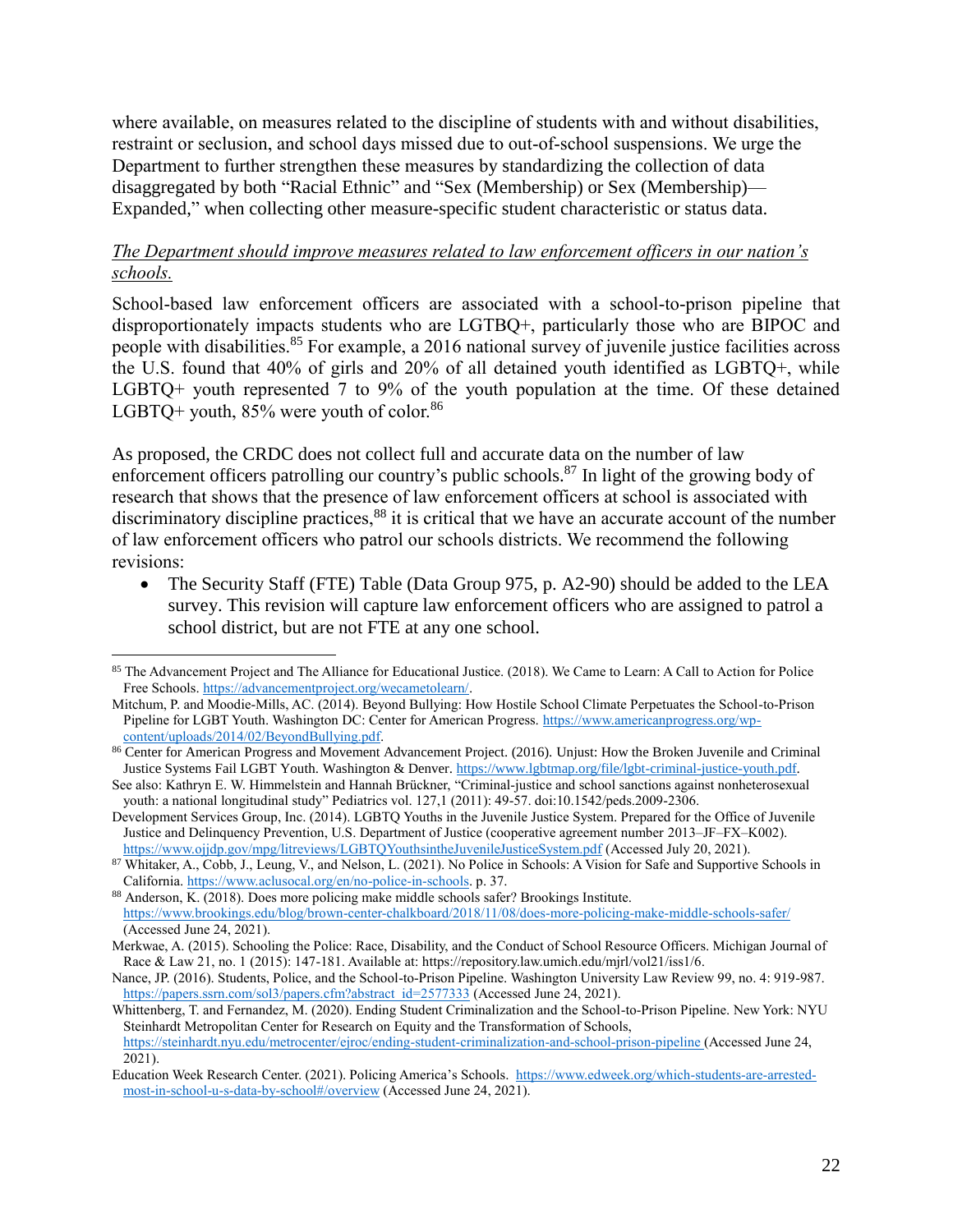The Security Staff Type Data Category (p. A3-34) should be revised to include nonsworn law enforcement officers who may carry out law enforcement duties, including but not limited to carrying firearms, carrying less-lethal weapons, detaining students, and issuing citations.

We further recommend revisions to the Department's measures related to referrals to law enforcement and school arrests. In addition to collecting the unduplicated count of students subjected to referrals and arrests, the CRDC should collect data on instances of referrals and arrests. This would provide greater clarity regarding the frequency of these forms of discipline. Finally, the Department should amend its definition of "referral to law enforcement" to specify that "threat assessments" involving law enforcement officers are considered referrals to law enforcement and should also track whether a referral occurred as part of a threat assessment process or not.

## *Directed Question 4.2: Should data collection include the use of chemical or irritant restraints by a sworn law enforcement officer assigned to a school?*

The Department should collect data on the use of chemical or irritant restraints by law enforcement officers (sworn or unsworn) and other school security staff. Pepper spray and chemical irritants are weapons and their use can cause serious harm, including respiratory distress and symptoms of post-traumatic stress.<sup>89</sup> Future CRDC surveys should also collect data on assaults of students, the use of firearms against students, and the use of other "less-lethal" weapons against students by law enforcement officers or school security staff, which may disproportionately impact students experiencing marginalization, including students who are LGTBO $+$ , BIPOC, and students with disabilities.<sup>90</sup>

# **Conclusion**

We thank the Department for considering these recommendations and commend the Department's renewed commitment to ensuring safe, inclusive, and nondiscriminatory educational environments for all students, including LGBTQ+ and other students who experience marginalization.

If you would like to discuss these recommendations, please contact Aaron Ridings of GLSEN at 202-621-5815 or [aaron.ridings@glsen.org.](mailto:aaron.ridings@glsen.org) Thank you for your consideration.

Sincerely,

**GLSEN** Advocates for Youth American Association of Colleges for Teacher Education

 $\overline{a}$ <sup>89</sup> Physicians for Human Rights. (2017). Health Impacts of Crowd-Control Weapons: Chemical Irritants (Tear Gas and Pepper Spray)[. https://phr.org/our-work/resources/health-impacts-of-crowd-control-weapons-chemical-irritants-tear-gas-and-pepper](https://phr.org/our-work/resources/health-impacts-of-crowd-control-weapons-chemical-irritants-tear-gas-and-pepper-spray/)[spray/.](https://phr.org/our-work/resources/health-impacts-of-crowd-control-weapons-chemical-irritants-tear-gas-and-pepper-spray/)

Nelson, L., Leung, V., and Cobb, J. (2016). The Right to Remain a Student: How California School Policies Fail to Protect and Serve. CA: ACLU of California[. https://www.aclunc.org/docs/20161019-the\\_right\\_to\\_remain\\_a\\_student-aclu\\_california\\_0.pdf.](https://www.aclunc.org/docs/20161019-the_right_to_remain_a_student-aclu_california_0.pdf)

<sup>90</sup> Tchekmedyan, A. "Video Shows Deputy Slam Lancaster Student to the Ground at School." L. A. Times, October 8, 2021. [https://www.latimes.com/california/story/2021-10-08/sheriffs-deputy-body-slam-antelope-valley-teen.](https://www.latimes.com/california/story/2021-10-08/sheriffs-deputy-body-slam-antelope-valley-teen)